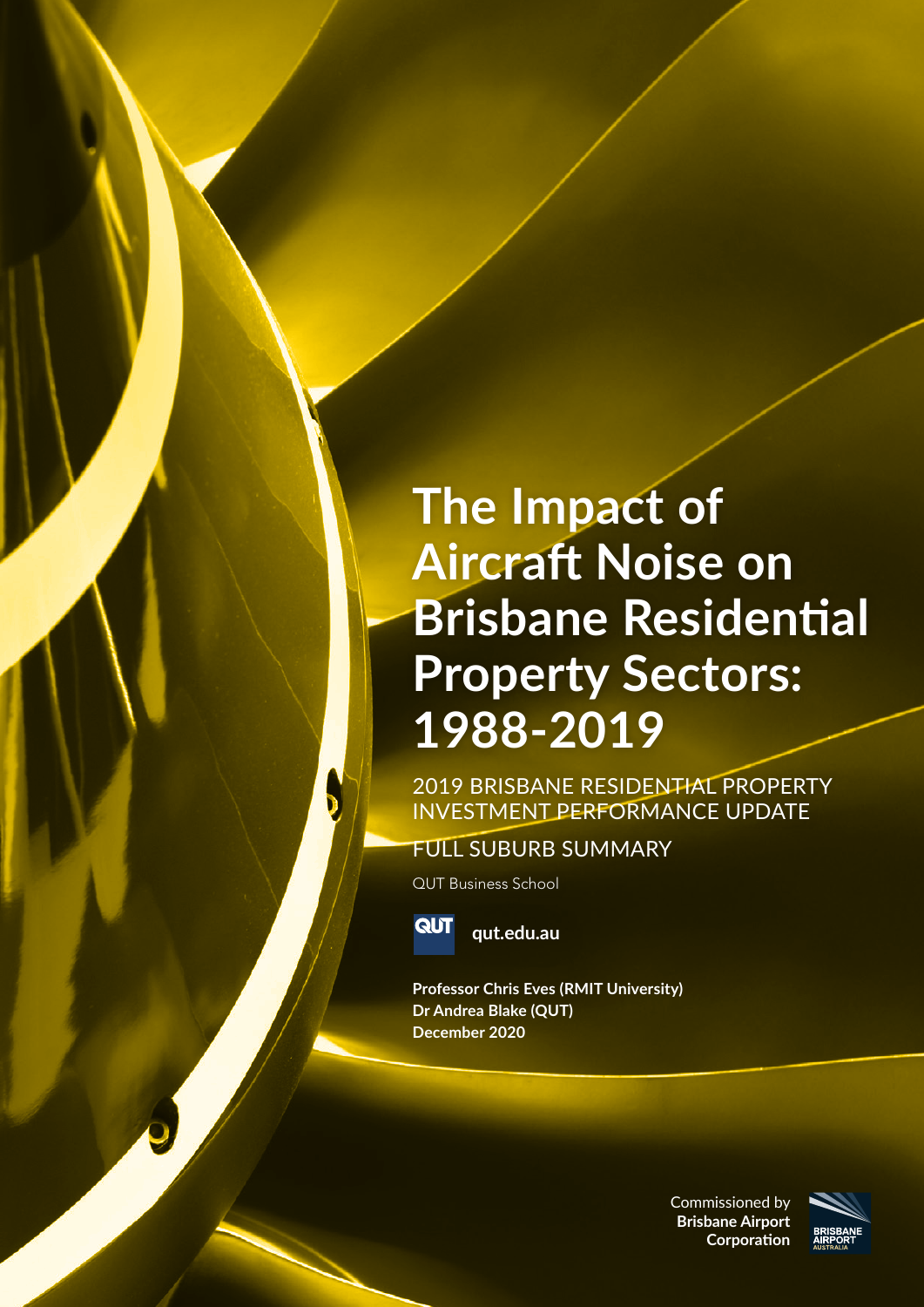# **1.Introduction**

This update is the 2019 update of the study that commenced in 2013 prior to the opening of the second runway at Brisbane Airport. The report provides an analysis of the performance of a range of suburbs across Brisbane by analysing movements in median and average house prices and subsequent investment performance relative to location of flight paths and potential aircraft noise.

The initial report provided an extensive review of academic literature, popular media and social media around aircraft noise and its impact on residential property and a longitudinal analysis of the capital return performance and saleability of residential property in selected residential suburbs in Brisbane over the period 1988 to 2013.

Following this major report, an annual update on the investment performance of these identified Brisbane suburbs has been carried out for the period 2014 to 2019. These updates have covered the period of the construction of the second runway at Brisbane Airport and has now tracked both median and average house price investment performance for the period 1988 to 2019. This 32-year period covers the operation of Brisbane Airport from the first day of operations in 1988 to December 2019.

Again, this report and associated Tables show the investment performance of 53 geographically diverse suburbs across Brisbane based on all residential property sales over the period 1988-2019, with the analysis showing the 2019 capital returns as well as the long-term capital returns from 1988-2019. These 53 suburbs are subject to varying exposures to the flight paths for the existing runway at Brisbane Airport, as well as the future flight paths of the second runway at Brisbane Airport. It is noted that the second runway had not commenced operations over the period of this report.

As per the previous study annual updates, the suburbs selected have been grouped based on geographic location in Brisbane and are subject to varying exposure to aircraft noise from the existing and future runway operations at Brisbane Airport:

- » Brisbane northern suburbs
- » Brisbane southern suburbs
- » Brisbane eastern suburbs
- » Brisbane western suburbs
- » Brisbane inner-city suburbs

Each of these broad categories of geographic location comprises a range of suburbs based on socio-economic status and current impact from the existing runway flight paths from high exposure, moderate exposure and limited (no) exposure to aircraft noise. With the start of operations on the second runway, several of the suburbs that are currently defined as limited or no exposure will be subject to increased exposure to aircraft noise.

With the addition of the 2019 residential property sales transactions, the investment performance analysis now covers the years 1988 to 2019, a 32-year period. Over these thirty-two years, the Brisbane residential property sector has been subject to periods of housing booms and recessions; therefore, the results reflect an accurate overview of the investment performance of each of the suburbs in the study. The analysis over the period 2016 to 2019 has also covered the period of oversupply of residential units in Brisbane, particularly in the inner-city suburbs of Brisbane.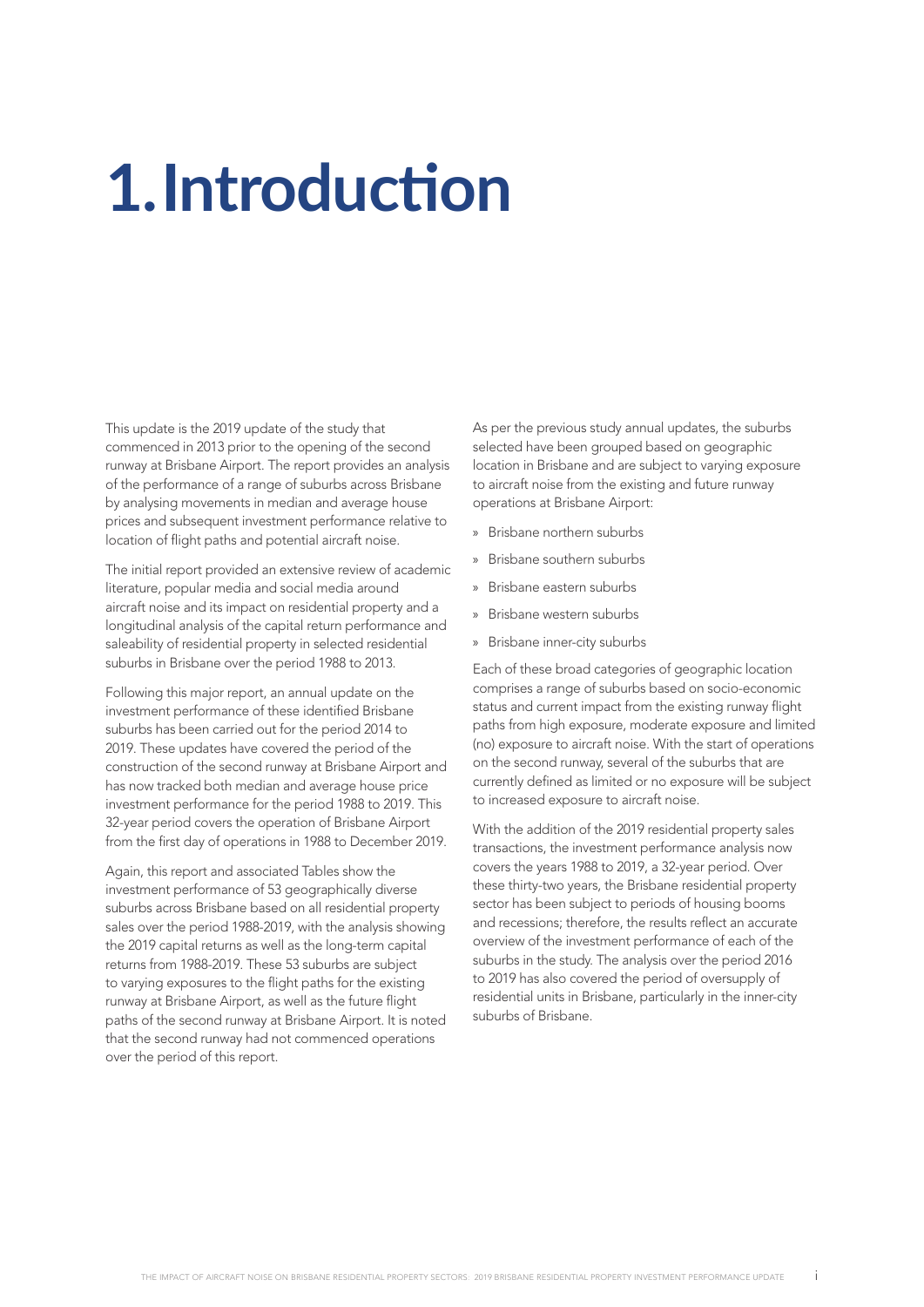This summary report now covers a total of 53 Brisbane suburbs and over 45,000 sales transactions. These 53 suburbs represent:

- » 33% of the Brisbane inner-city suburbs
- » 26% of northern Brisbane suburbs
- » 20% of southern Brisbane suburbs
- » 52% of eastern Brisbane suburbs
- » 24% of western Brisbane suburbs

Overall these 53 suburbs represent most of the Brisbane suburbs that are currently exposed to aircraft noise from the existing runway operations and a considerable number of suburbs that will be exposed to aircraft noise when the second runway commences operations.

These groupings allow the investment performance for Brisbane suburbs to be compared on both a geographic and socio-economic basis.

In addition to the investment performance analysis based on suburb exposure to aircraft noise, the update also compares the investment performance for individual suburbs located under the existing and future flight paths, suburbs that will be potentially subject to flight paths when the existing and second runway operations commence in tandem and suburbs that are currently not affected by aircraft noise and will remain so when the second runway opens.

In total 53 suburbs of Brisbane have now been analysed to determine their average annual capital returns and investment performance based on median and average house prices. An alphabetical listing of these suburbs and their investment performance is also included as appendices 1 and 2 of the report.

In all cases, the analysis is based on both the annual median house price and the annual average house price for each of the suburbs analysed. The investment performance analysis comprises:

- » 2019 capital return (median house price)
- » 2019 capital return (average house price)
- » 1988-2019 capital return (median house price)
- » 1988-2019 capital return (average house price)
- » 2019 capital return (inner-city unit median price)
- » Average annual volatility (median and average house and unit price)
- » Risk/Return Ratio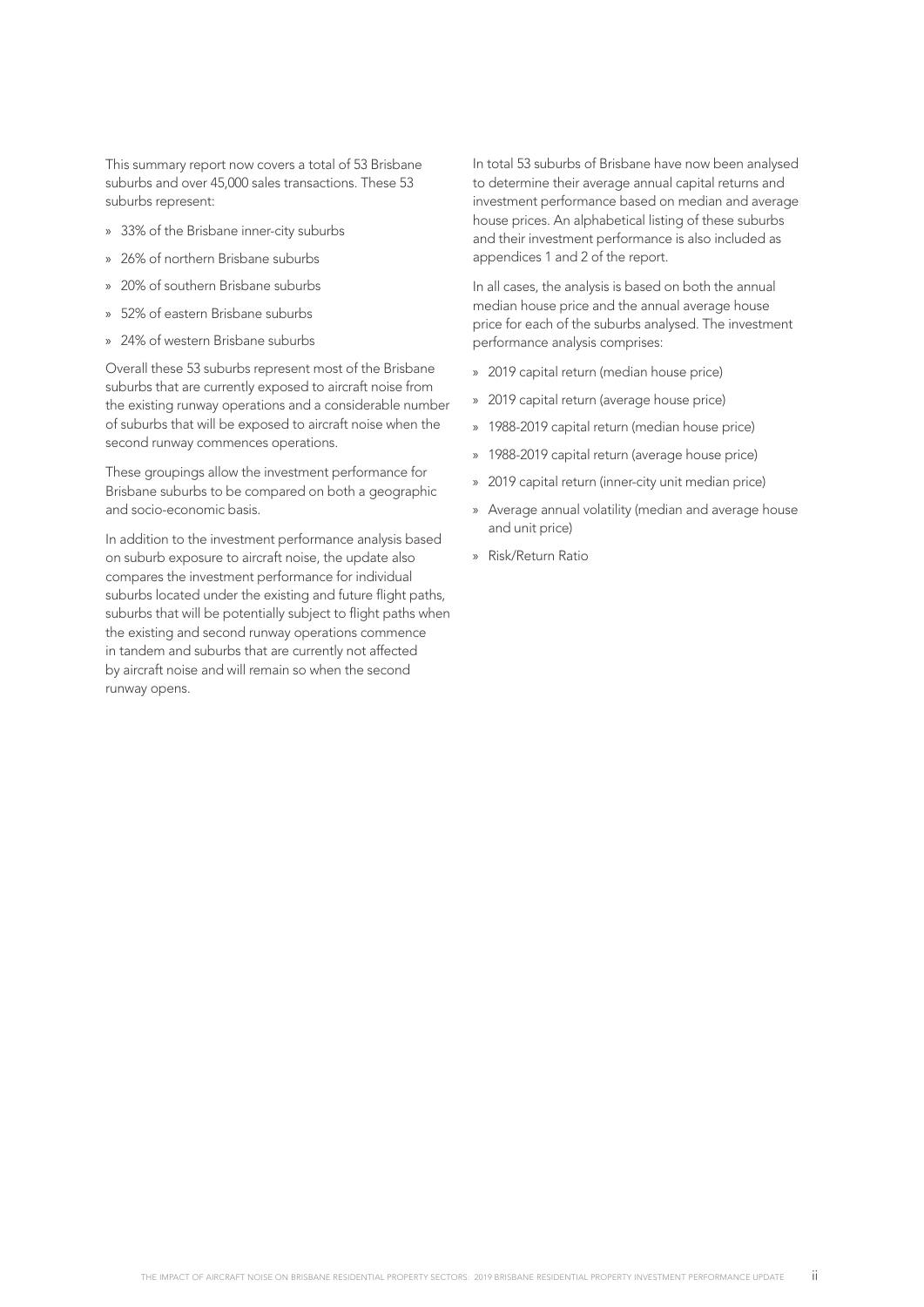# **2. Major Findings 2019**

The most significant result from the 2019 data is the considerable variation in property investment performance compared with 2018. A number of the better performing suburbs in 2018 showed a reversal in returns in 2019, with the poorer performing suburbs in 2018 being the better performing suburbs in 2019. This was particularly the case in the higher value suburbs and a number of the Brisbane suburbs located closer to the Brisbane CBD.

The negative 17.45% return for Kangaroo Point in 2018 has been reversed with a capital gain of 21.01% in 2019. The reverse situation occurred in Dutton Park, where median house prices in this suburb in 2018 recorded a capital gain of 19.33%, this has been followed by a negative return of -10.97% in 2019. Generally, those suburbs that recorded negative capital returns in 2018 have shown an improved investment performance with positive price growth in 2019 or in some cases a continued slight fall in median house prices but not at the same levels as 2018. The suburbs in this study that have experienced two years of median house price decline are:

- » Camp Hill
- » Cannon Hill
- » Chapel Hill
- » Mt Gravatt East
- » Northgate

The suburbs that recorded positive price growth increases in 2018 but a reduction in median house prices in 2019 were:

- » Ascot
- » Clayfield
- » Dutton Park
- » East Brisbane
- » Forest Lake
- » Gordon Park
- » Graceville
- » Kenmore
- » Moorooka
- » Norman Park
- » Nudgee Beach
- » Tingalpa
- » Toowong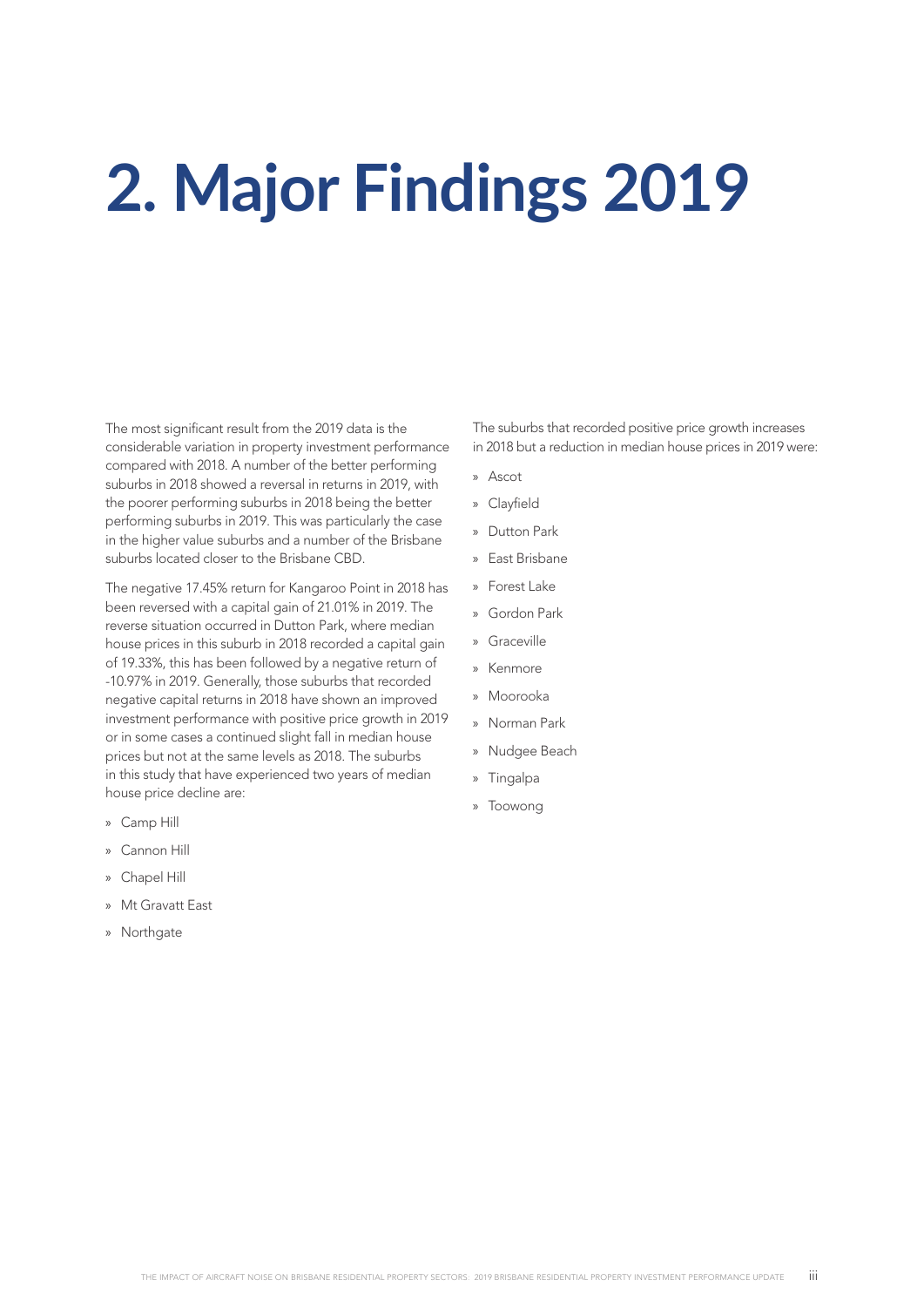The above suburbs that experienced median house price declines in 2019 or the 2-year period from 2018 to 2019 cover a range of geographic and socio-economic status, suggesting that these declines are suburb specific based and not location or socio-economic based. In a number of these suburbs the decline in median house prices in 2019 has been a correction after significant increases in median house prices in 2018 (Dutton Park +19.33% to -10.67%; Nudgee Beach +16.67% to –7.93%; Toowong +7.80% to –9.32%). The other 36 Brisbane suburbs in the study recorded increased median house prices from 2018 to 2019.

2019 saw some improvement in the performance of inner-city units in Brisbane. This would indicate that there is some improvement to the oversupply of inner-city units that has been present in the market in Brisbane in recent years. East Brisbane, Highgate Hill and Kangaroo Point all showed very positive capital growth with an increase in the median unit price of 8.82%, 4.70% and 4.05% respectively. This was a reversal of the negative returns that were seen in 2018. Woolloongabba continued to be counter to this trend with a negative return of -2.75% in 2019 despite an increase of 8.69% in 2018. The market performance for detached houses in these suburbs operates very differently, which would indicate that the performance of the unit market is more likely attributable to supply issues within the suburb and specific major projects that have been released to market.

These 2019 results continue to support the previous analysis for 1988-2018, that exposure to aircraft noise is not the only factor that influences buyer choice and subsequent impacts on the investment return for residential property in Brisbane. Even when analysing on an annual basis, suburbs subject to aircraft noise can still outperform suburbs with minimal or no aircraft noise affect due to overriding value factors such as services, proximity to CBD, good transport and recreation facilities.

The base data for the years 1988 to 2013 can be found in the full QUT/BAC report released in 2013, with the 2014, 2015, 2016, 2017 and 2018 data updates available in separate reports.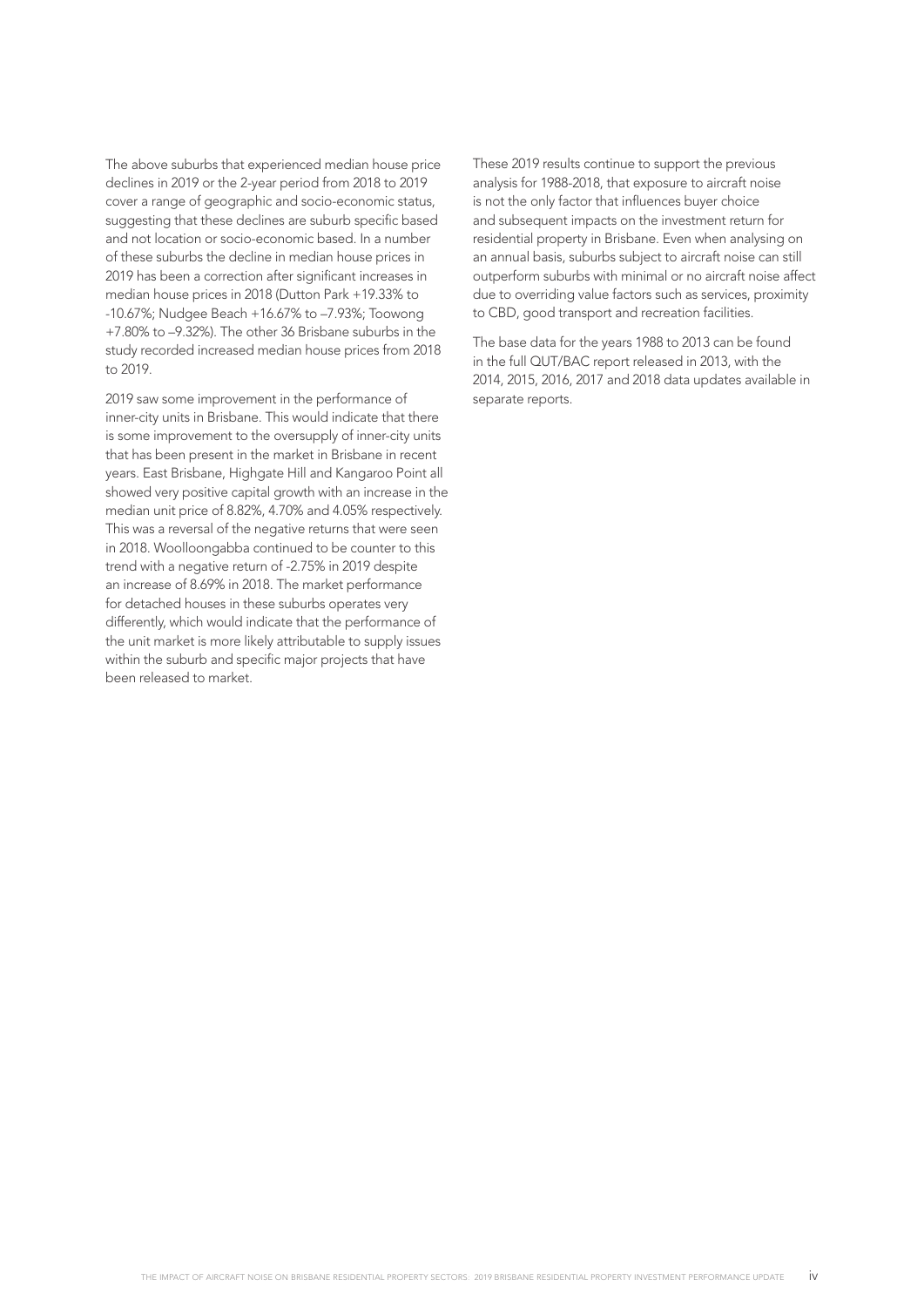### **3.Individual Suburb Performance** Median and Average House Prices 1988-2019

This suburb comparison has been initially broken down based on geographic location in Brisbane. The classifications are:

- » Inner-city suburbs
- » Northern suburbs
- » Southern suburbs
- » Eastern suburbs and
- » Western suburbs.

For each of these suburbs the investment performance is recorded in respect to the capital return for 2019, based on the change in median and average house prices from 2018 to 2019, as well as the long term investment performance of houses in these suburbs over the period 1988 to 2019. In addition to the capital returns, the volatility and risk return ratios for these suburbs are analysed.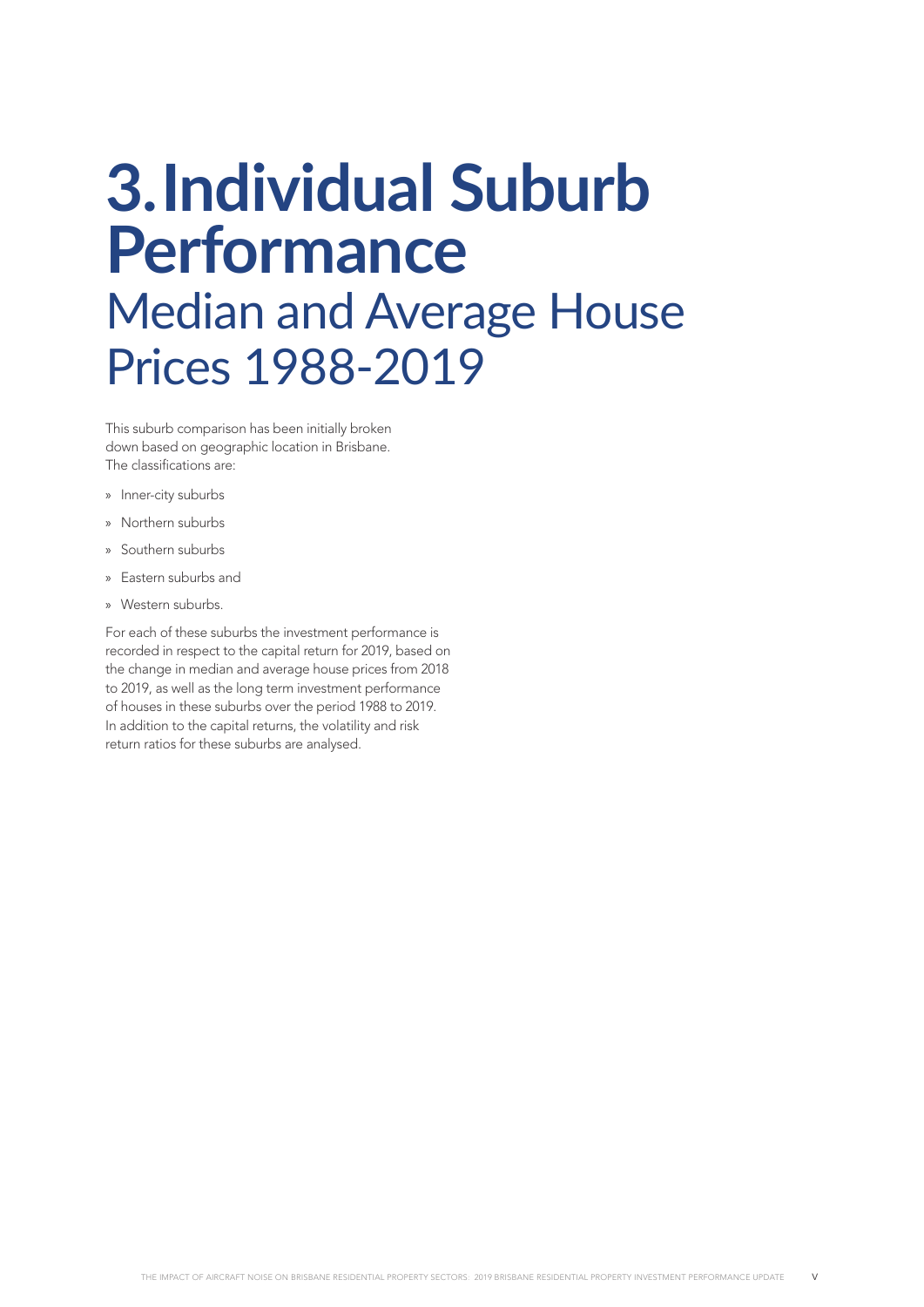### **4.Individual Suburb Performance:**  Inner-City

#### Table 1: Inner-City Houses: Median Price 1988-2019

| Suburb           | 2019 Capital<br>Return (%) | Capital Return (%) Volatility (%)<br>1988-2019 | Average Annual Average Annual | <b>Risk Return Ratio</b> |
|------------------|----------------------------|------------------------------------------------|-------------------------------|--------------------------|
| East Brisbane    | $-3.42$                    | 8.82                                           | 14 M                          | 1.59                     |
| Highgate Hill    | 17.78                      | 9.12                                           | 12.86                         | 1.41                     |
| Kangaroo Point   | 21.01                      | 10.61                                          | 24.24                         | 2.28                     |
| New Farm         | 5.26                       | 11.08                                          | 14.49                         | 1.31                     |
| Teneriffe        | 5.20                       | 13.22                                          | 25.70                         | 1.94                     |
| Woolloongabba    | 2.01                       | 8.62                                           | 12.51                         | 1.45                     |
| Greater Brisbane | 8 Q S                      | 682                                            | 8 24                          | 1 24                     |

2019 saw a significant change in median house prices for the inner-city suburbs of Brisbane. Table 1 shows that during 2019, only East Brisbane had a negative capital return of -3.42%. All other suburbs in this inner-city grouping showed positive capital returns in 2019 ranging from a low of 2.01% for Woolloongabba to a high of 21.01% for Kangaroo Point. This is actually the reverse of the 2018 capital returns; where East Brisbane was the only inner-city suburb recording a capital gain of 2.17%, with all other suburbs in this grouping having significant decreases in median house prices from 2017 to 2018. The negative return of -17.45% for Kangaroo Point and -28.07% for Teneriffe in 2018 have been offset in 2019 with these two suburbs recording a capital return of 21.01% and 5.20% respectively.

Again, the small number of house sales per annum in these inner-city suburbs, that are predominately unit based, can result in significant annual house price variations. However, the longer-term investment performance provides a more accurate measure of the average annual capital returns for houses in these suburbs. Although East Brisbane was the only suburb that had a negative return in 2019, the relatively low capital returns in New Farm, Teneriffe and Woolloongabba has seen their long-term average annual capital return decrease slightly from the 2018 results. Over 2019, the 32-year average annual capital return for Teneriffe declined from 13.49% in 2018 to 13.22% in 2019, as the positive capital growth of 5.20% was below the long-term average of 13.22% for this suburb.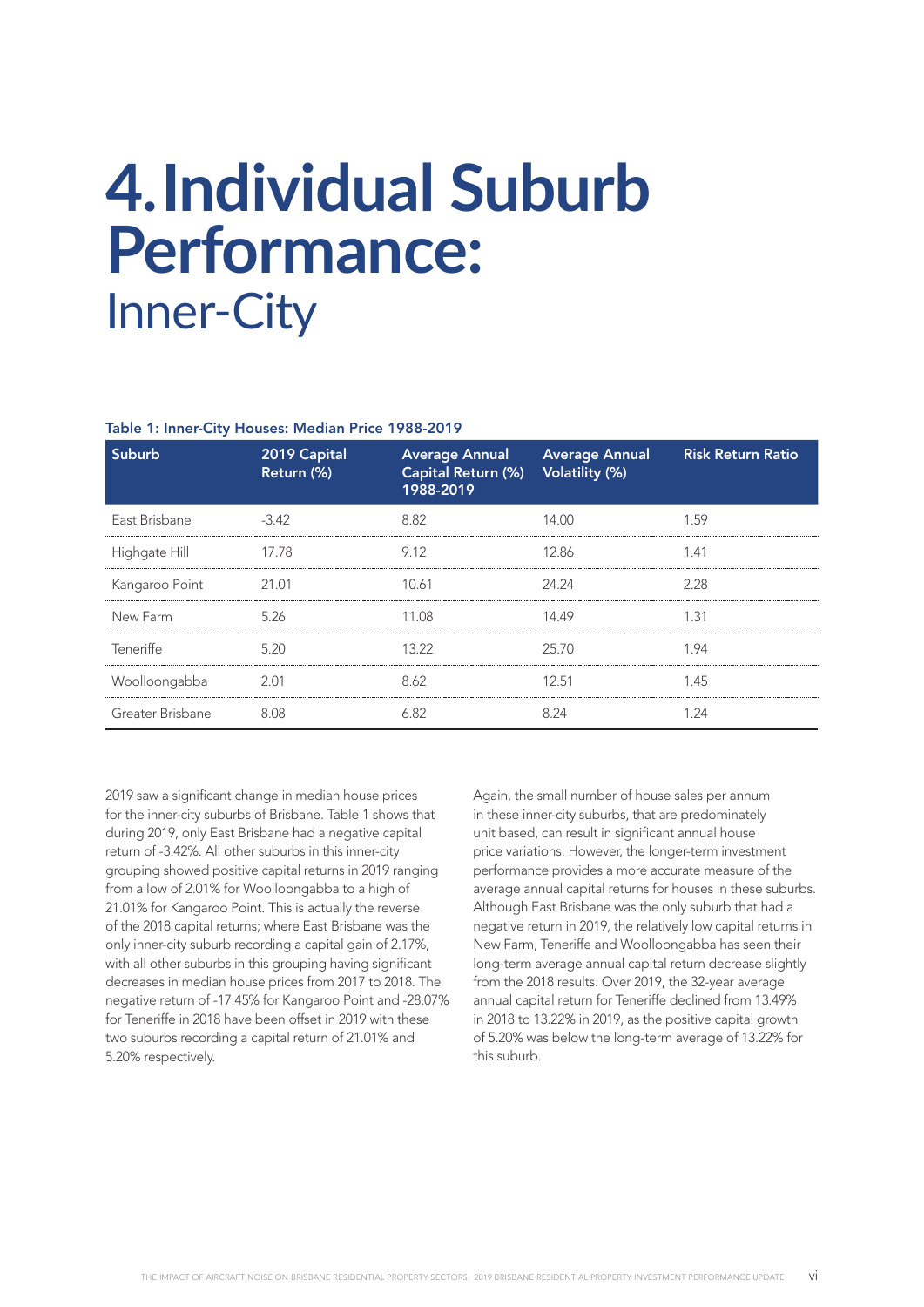In 2019, these average and median house price increases for the majority of the inner-city suburbs in the study are based on a greater number of higher priced houses being sold in these locations and not the lower value properties that dominated these markets in 2018. Apart from Highgate Hill and Kangaroo Point, for the third successive year the inner-city suburbs of East Brisbane, New Farm, Teneriffe and Woolloongabba have shown a capital return less than the median Brisbane house price return in 2019 of 8.08%.

Tables 1 and 2 also show that the longer-term investment performance of houses in these inner-city suburbs of

Brisbane have been well above the Brisbane median house price return for the period 1988-2019 of 6.82%. Across all these suburbs the average annual capital return over the 32 years based on average house prices continues to be slightly higher than the returns based on median house prices (refer to Table 2).

Despite the relatively higher levels of risk, the higher returns for these inner-city suburbs (with a greater proportion of housing stock compared to units) continues to offset the volatility to show similar risk return ratios compared to outer Brisbane suburbs with lower returns and less risk.

| Suburb         | 2019 Capital<br>Return (%) | Capital Return (%) Volatility (%)<br>1988-2019 | <b>Average Annual</b> Average Annual | <b>Risk Return Ratio</b> |
|----------------|----------------------------|------------------------------------------------|--------------------------------------|--------------------------|
| East Brisbane  | $-1.60$                    | 9.87                                           | 17.76                                | 1 80                     |
| Highgate Hill  | 1.69                       | 8.63                                           | 16 69                                | 193                      |
| Kangaroo Point | 27.11                      | 12.43                                          | 38.88                                | 3.13                     |
| New Farm       | 459                        | 11.32                                          | 14.60                                | 1 29                     |
| Teneriffe      | 13.55                      | 14.15                                          | 32.06                                | 227                      |
| Woolloongabba  |                            |                                                |                                      |                          |

#### Table 2: Inner-City Houses: Average Price 1988-2019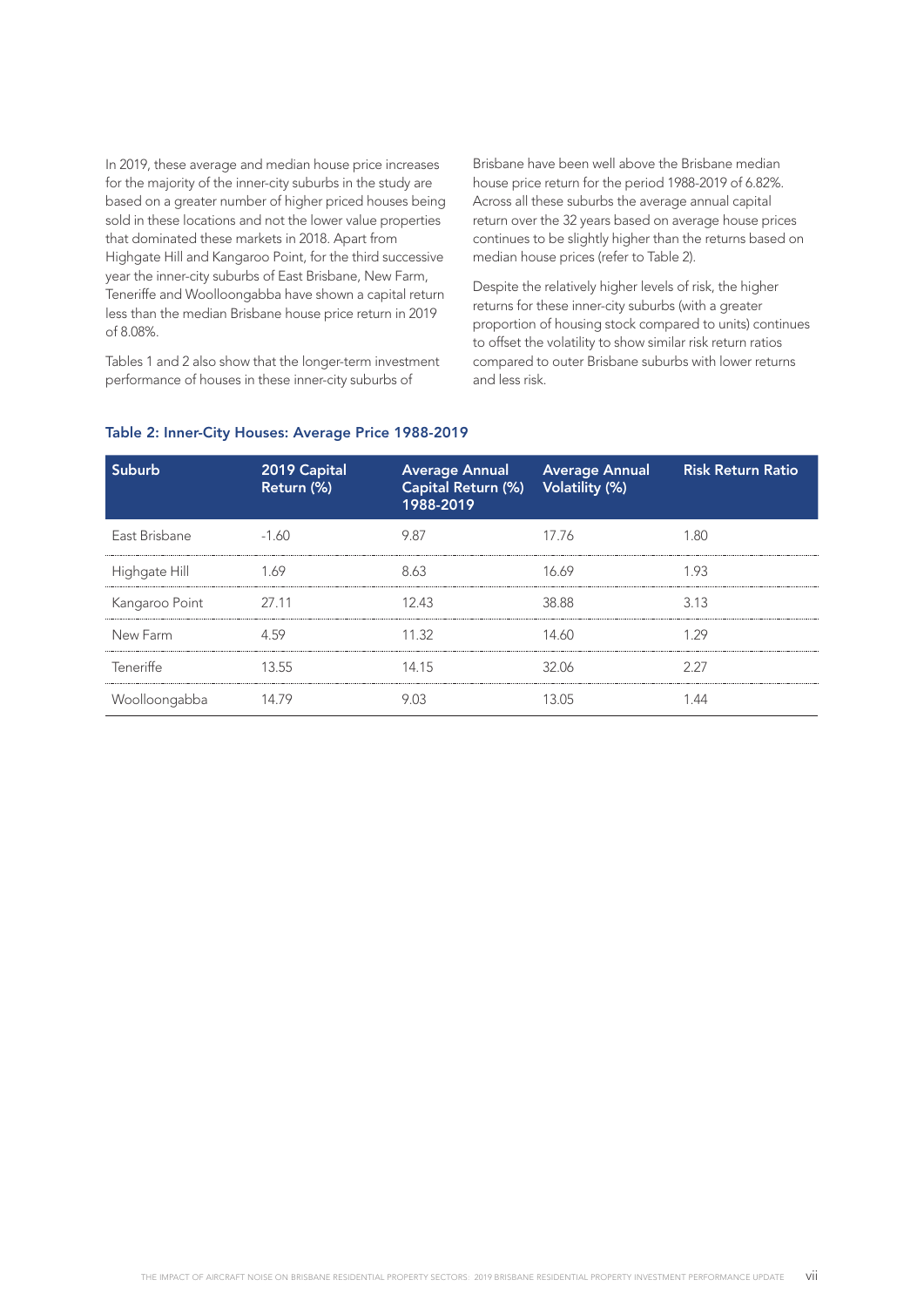### **5.Individual Suburb Performance:**  Northern Suburbs

Tables 3 and 4 show the capital returns and investment performance for a range of suburbs located in areas north of the Brisbane CBD.

The results for Nudgee Beach and Pinkenba in 2019 need to be viewed separately to the other suburbs in the northern grouping. These two suburbs showed median house price capital returns of -7.93% and 65.41% respectively in 2019. However, in both these suburbs there were only 2 residential property sales in 2019, so these results are not a reliable indication of the price movement in these two suburbs.

Based on the other 11 suburbs, Table 3 shows that the range in median house prices and subsequent capital returns has ranged from -9.25% for Clayfield to a high of 18.46% for Hamilton. These suburbs are both high socio-economic suburbs and adjoining.

Of these northern suburbs of Brisbane, those suburbs that were further from the CBD, such as Chermside West, Stafford and Virginia had higher capital growth in 2019 compared to a number of suburbs that are closer to the Brisbane CBD. In 2019 (excluding Pinkenba), only Albion and Hamilton recorded a higher annual capital return greater than the Brisbane median house capital return of 8.08%.

| Suburb           | 2019 Capital<br>Return (%) | <b>Average Annual</b><br>Capital Return (%)<br>1988-2019 | <b>Average Annual</b><br><b>Volatility (%)</b> | <b>Risk Return Ratio</b> |
|------------------|----------------------------|----------------------------------------------------------|------------------------------------------------|--------------------------|
| Albion           | 8.45                       | 9.61                                                     | 19.20                                          | 2.00                     |
| Ascot            | $-3.77$                    | 8.77                                                     | 15.52                                          | 1.77                     |
| Chermside West   | 5.62                       | 6.10<br>10.79                                            |                                                | 1.77                     |
| Clayfield        | $-9.25$                    | 7.93                                                     | 11.10                                          | 1.40                     |
| Gordon Park      | $-1.06$                    | 8.63                                                     | 10.30                                          | 1.19                     |
| Hamilton         | 18.46                      | 10.63                                                    | 21.25                                          | 2.00                     |
| Mitchelton       | 1.67                       | 7.83                                                     | 9.38                                           | 1.20                     |
| Northgate        | $-0.14$                    | 8.25                                                     | 11.84                                          | 1.43                     |
| Nudgee Beach     | $-7.93$                    | 15.22                                                    | 41.05                                          | 2.70                     |
| Pinkenba         | 65.41                      | 11.38                                                    | 27.50                                          | 2.42                     |
| Stafford         | 5.22                       | 7.74                                                     | 10.46                                          | 1.35                     |
| Virginia         | 4.14                       | 7.93                                                     | 11.10                                          | 1.40                     |
| Wooloowin        | 2.38                       | 8.41                                                     | 14.26                                          | 1.70                     |
| Greater Brisbane | 8.08                       | 6.82                                                     | 8.24                                           | 1.21                     |

### Table 3: Northern Brisbane Suburbs: Median Price 1988-2019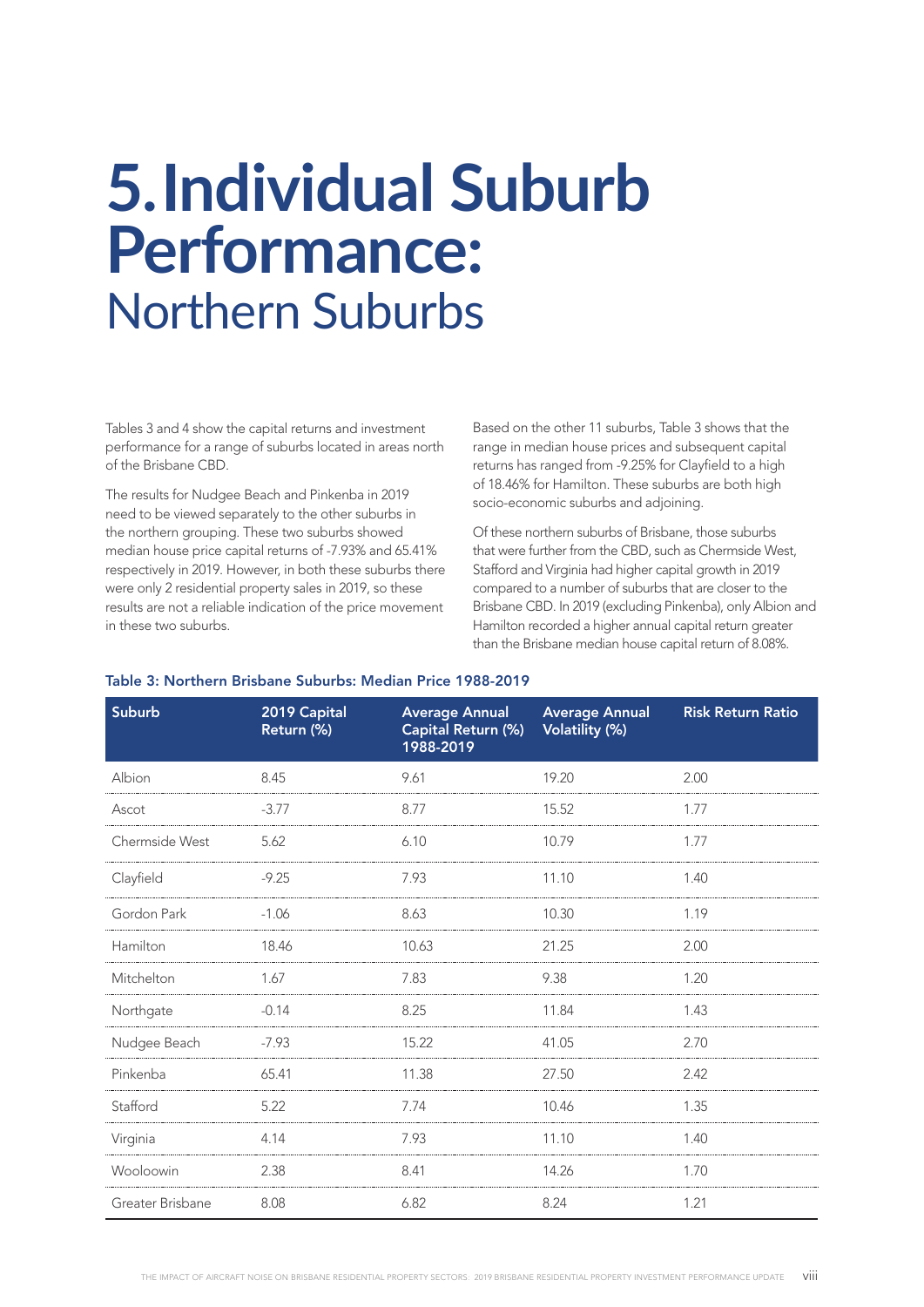When the 2019 capital return for the northern Brisbane suburbs is based on average house prices, there is a noticeable difference in the returns compared to the median house price analysis. Based on median house prices excluding Nudgee Beach, four suburbs had negative capital returns in 2019 (Ascot, Clayfield, Gordon Park and Northgate). However, based on average house prices, Clayfield, Gordon Park and Hamilton had negative capital growth in 2019. In the case of Clayfield the difference between the 2019 capital return based on median and average house prices indicates that there was more higher price movement in the upper end of the residential market, compared to Hamilton where the sales tended to be at the lower end of the market. Hamilton also showed the most significant variation from median

to average house prices (18.46% median house price and -7.80% average house price). The suburbs with the least variation in median and average house prices in this grouping were the middle value suburbs of Chermside West, Mitchelton and Gordon Park, all suburbs with a relatively homogenous housing type, compared to the significantly varied housing types in the higher value suburbs such as Ascot, Clayfield and Hamilton.

The northern suburbs closer to the Brisbane CBD and considered to be higher socio-economic suburbs Albion, Ascot, Hamilton and Wooloowin still maintain long term average annual capital returns greater than the middle and outer ring suburbs of Brisbane (Albion 9.61%, Ascot 8.77%, Hamilton 10.63% and Wooloowin 8.41%).

| <b>Suburb</b>  | 2019 Capital<br>Return (%) | <b>Average Annual</b><br>Capital Return (%)<br>1988-2019 | <b>Average Annual</b><br>Volatility (%) | <b>Risk Return Ratio</b> |
|----------------|----------------------------|----------------------------------------------------------|-----------------------------------------|--------------------------|
| Albion         | 3.59                       | 9.20                                                     | 17.33                                   | 1.88                     |
| Ascot          | 9.68                       | 8.20                                                     | 12.65                                   | 1.58                     |
| Chermside West | 4.46                       | 6.11                                                     | 10.19                                   | 1.67                     |
| Clayfield      | $-0.79$                    | 7.76                                                     | 12.63                                   | 1.63                     |
| Gordon Park    | $-1.60$                    | 8.57                                                     | 9.33                                    | 1.09                     |
| Hamilton       | $-7.80$                    | 8.79                                                     | 17.38                                   | 1.98                     |
| Mitchelton     | 1.89                       | 8.17                                                     | 10.80                                   | 1.32                     |
| Northgate      | 13.44                      | 8.63                                                     | 12.16                                   | 1.41                     |
| Nudgee Beach   | $-7.93$                    | 14.64                                                    | 35.45                                   | 2.42                     |
| Pinkenba       | 45.37                      | 15.90                                                    | 46.08                                   | 2.90                     |
| Stafford       | 12.48                      | 8.17                                                     | 10.84                                   | 1.33                     |
| Virginia       | 11.62                      | 8.06                                                     | 10.75                                   | 1.33                     |
| Wooloowin      | 8.63                       | 8.37                                                     | 13.00                                   | 1.55                     |

#### Table 4: Northern Brisbane Suburbs: Average Price 1988-2019

Apart from Chermside West, all these northern suburbs of Brisbane have a 32-year average annual return based on median house prices greater than the Brisbane median house price average annual return. This is more a reflection of the socio-economic status of Chermside West rather than the geographic location. The high average annual returns for the higher value suburbs of Albion, Ascot, Hamilton and Wooloowin also show the higher volatility. Although Tables 3 and 4 show the volatility in Nudgee Beach and Pinkenba being the highest at 41.05% and 27.50% respectively, this is due to the limited number of

sales that take place each year in these two suburbs, with some years of the study the sales being low value houses only and other years being high value houses only. The middle and lower socio-economic suburbs in this grouping such as Gordon Park, Mitchelton, Stafford and Virginia have recorded lower levels of volatility in median and average house prices over the period 1988 to 2019, also resulting in better risk return ratios compared to the higher value suburbs.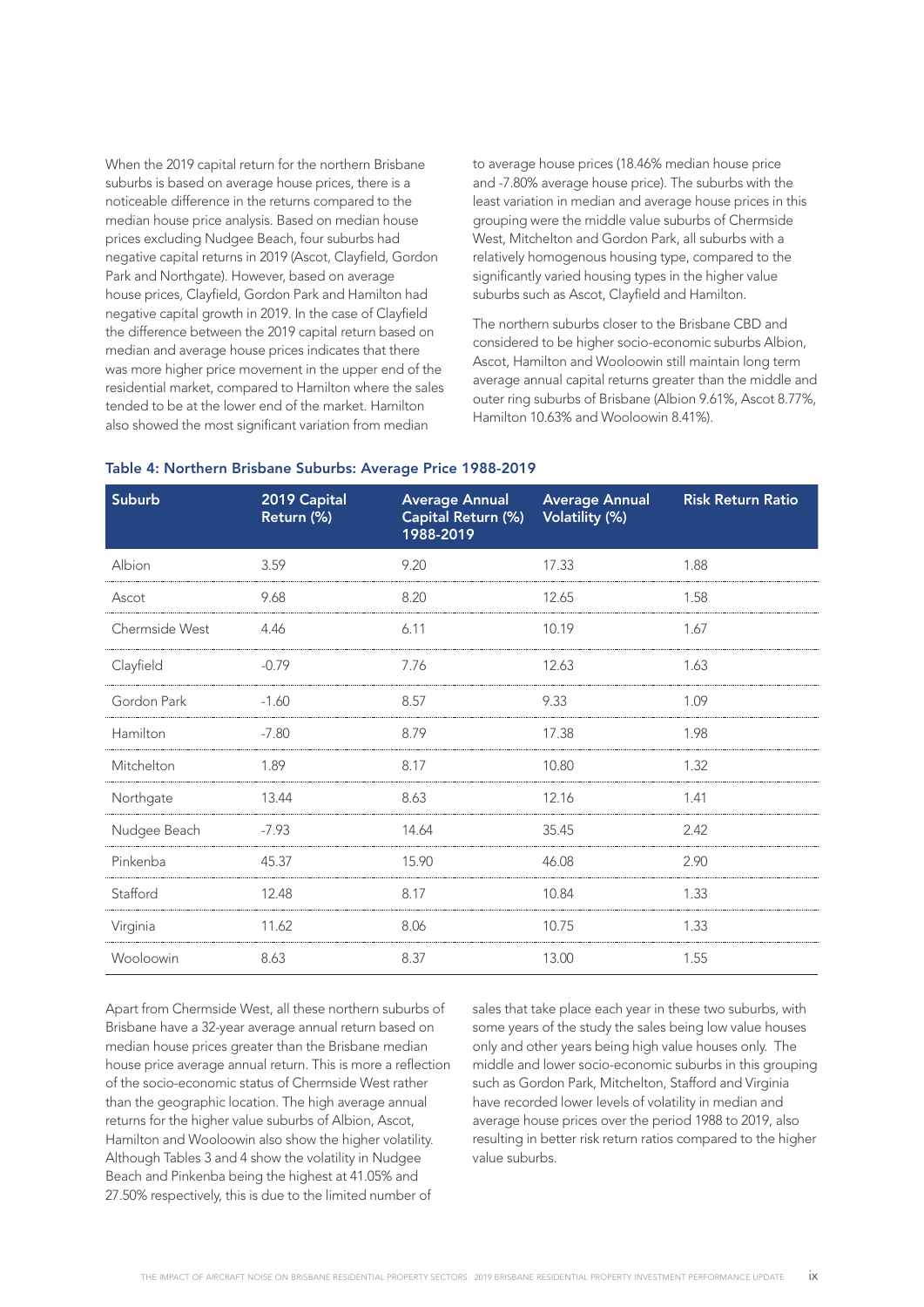### **6.Individual Suburb Performance:**  Southern Suburbs

Table 5 shows the 10 suburbs classified as southern Brisbane suburbs in the study. All these suburbs are currently located under or adjacent to the existing Brisbane Airport runway and southern flight paths.

Again the 2019 results show a significant variation in the movement in median and average house prices in these suburbs based on both geographic and socio-economic status.

2019 has seen a similar pattern in the southern suburbs compared to the northern suburbs. The range in 2019

capital returns based on median house prices covers a high of 9.93% for Fairfield to a low of negative 10.97% for Dutton Park. This very significant fall in median house prices for Dutton Park from 2018 to 2019 follows a similar pattern to the other Brisbane suburbs in the study that showed a very high median house growth or decline in the period 2017 to 2018, but a reversal of these losses or gains in 2019. With Dutton Park the reduction in median house price in 2019 followed a significant increase in median house prices in 2018 of 19.33%.

| <b>Suburb</b>            | 2019 Capital<br>Return (%) | <b>Average Annual</b><br>Capital Return (%)<br>1988-2019 | <b>Average Annual</b><br><b>Volatility (%)</b> | <b>Risk Return Ratio</b> |
|--------------------------|----------------------------|----------------------------------------------------------|------------------------------------------------|--------------------------|
| Annerley                 | 2.95                       | 7.69                                                     | 9.77                                           | 1.27                     |
| Dutton Park              | $-10.97$                   | 8.66                                                     | 13.35                                          | 1.54                     |
| Fairfield                | 9.93                       | 8.34                                                     | 10.85                                          | 1.30                     |
| Forest Lake              | $-1.57$                    | 4.33                                                     | 12.78                                          | 2.95                     |
| <b>Holland Park West</b> | 4.47                       | 7.62                                                     | 9.99                                           | 1.31                     |
| Mansfield                | 3.73                       | 6.93                                                     | 9.28                                           | 1.34                     |
| Moorooka                 | $-0.74$                    | 7.49                                                     | 9.34                                           | 1.25                     |
| Mt Gravatt East          | $-1.08$                    | 7.45                                                     | 9.1                                            | 1.23                     |
| Rocklea                  | 3.05                       | 7.72                                                     | 13.86                                          | 1.80                     |
| Tarragindi               | 0.76                       | 8.07                                                     | 9.69                                           | 1.20                     |
| Greater Brisbane         | 8.08                       | 6.82                                                     | 8.24                                           | 1.21                     |

#### Table 5: Southern Brisbane Suburbs: Median Price 1988-2019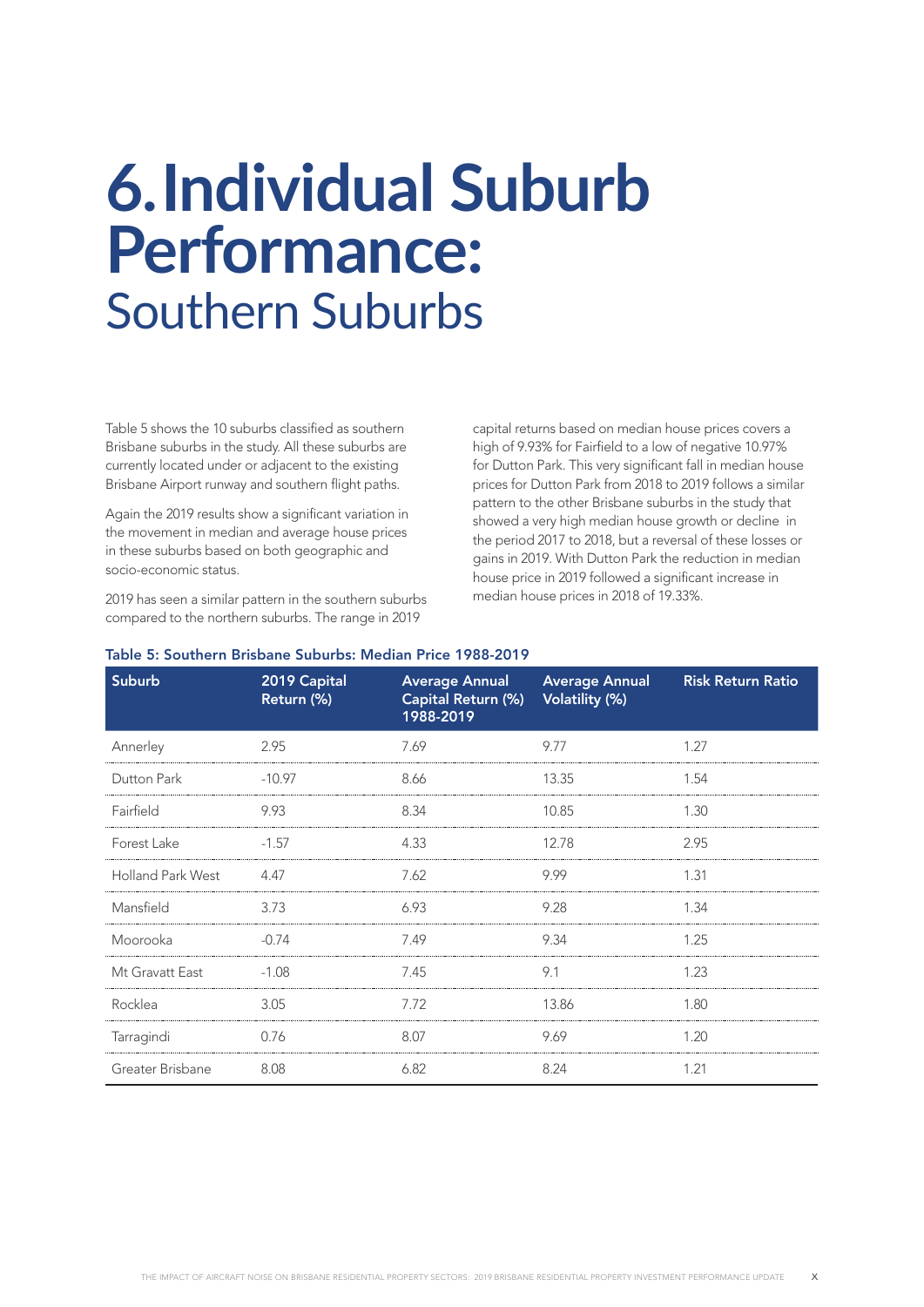In 2019, four southern suburbs in the study recorded a lower median house price compared to 2018. Of these four suburbs only Mt Gravatt East recorded a negative capital return in 2018. The suburbs that recorded an increase in the median house price in 2019 after declines in 2018 were Annerley (2.95% capital return), Holland Park West (4.47% capital return) and Rocklea (3.05% capital return). Table 5 shows that only Fairfield achieved a capital return in 2019 greater than the Brisbane median house price return.

When the 32-year period is compared, there is a very strong relationship between the high middle value suburbs in this geographic grouping (Annerley, Dutton Park, Fairfield, Tarragindi). Although a number of these suburbs are directly under the existing Brisbane Airport southern flight path, they have shown long term average annual capital returns ranging from 7.69% (Annerley) to 8.66% (Dutton Park). This similarity in long term investment performance is also prevalent in the middle value suburbs

of Holland Park West, Mansfield, Moorooka, Mt Gravatt East and Rocklea, with the returns for these suburbs ranging from 6.93% to 7.72% (refer to Table 5). All these suburbs have recorded higher average annual capital returns when compared to the average annual capital returns for the Brisbane median house price (1988-2019).

The variation in the volatility of the capital returns for these southern suburbs is within a much narrower range than the suburbs classified as northern, eastern and western suburbs in the study. For these suburbs, the range in volatility for the movement in median house prices from 1988 to 2019 was 9.10% for Mt Gravatt East to a high of 13.86% for Rocklea. For this suburb grouping there are six suburbs recording an average annual volatility of less than 10% based on median house prices from 1988 to 2019. These high capital returns and lower volatility have generally resulted in better risk/return ratios compared to the suburbs located to the north, east and west of the Brisbane CBD.

| <b>Suburb</b>            | 2019 Capital<br>Return (%) | <b>Average Annual</b><br>Capital Return (%)<br>1988-2019 | <b>Average Annual</b><br><b>Volatility (%)</b> | <b>Risk Return Ratio</b> |
|--------------------------|----------------------------|----------------------------------------------------------|------------------------------------------------|--------------------------|
| Annerley                 | $-2.32$                    | 7.94                                                     | 12.10                                          | 1.52                     |
| Dutton Park              | $-8.15$                    | 9.63                                                     | 22.00                                          | 2.28                     |
| Fairfield                | 23.12                      | 8.41                                                     | 14.20                                          | 1.69                     |
| Forest Lake              | -0.64                      | 4.41                                                     | 12.21                                          | 2.77                     |
| <b>Holland Park West</b> | 7.15                       | 7.58                                                     | 9.99                                           | 1.32                     |
| Mansfield                | 3.67                       | 7.27                                                     | 11.13                                          | 1.54                     |
| Moorooka                 | 3.09                       | 7.66                                                     | 10.61                                          | 1.39                     |
| Mt Gravatt East          | 2.22                       | 7.44                                                     | 9.71                                           | 1.30                     |
| Rocklea                  | $-0.24$                    | 8.56                                                     | 18.14                                          | 2.12                     |
| Tarragindi               | 2.86                       | 8.21                                                     | 9.86                                           | 1.20                     |

#### Table 6: Southern Brisbane Suburbs: Average Price 1988-2019

When the investment performance of these southern suburbs is based on average house prices, the results for a number of the southern suburbs is different to the median house price analysis. Table 6 shows that a number of suburbs that recorded a positive capital return in 2019 based on median house prices, recorded a negative return in 2019 based on average house prices. These included Annerley (-2.32%) and Rocklea (-0.24%). Both Fairfield and Holland Park West recorded higher capital returns for 2019 based on average house prices compared to median

house prices. Fairfield was the only suburb in this grouping that recorded a 2019 capital return greater than the Brisbane median house price return.

On a risk return basis, the better performing suburbs in this grouping are still Tarragindi, Mt Gravatt East, Moorooka and Annerley. Forest Lake has one of the lowest capital returns and a high level of volatility, resulting in a high risk/ return ratio of 2.77, a decline from the 2018 results.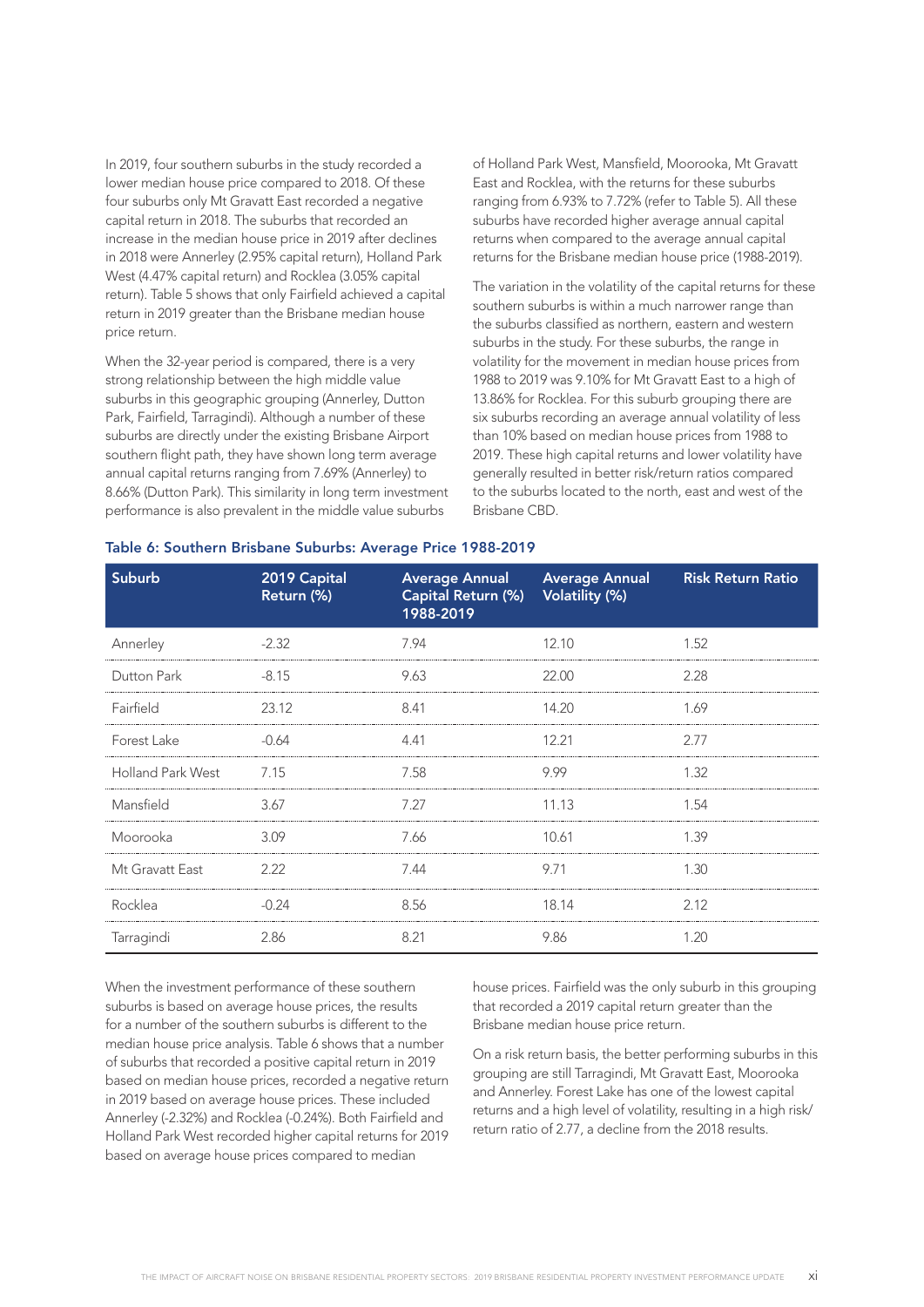### **7.Individual Suburb Performance:**  Eastern Suburbs

The eastern suburbs of Brisbane analysed comprise a range in socio-economic status from high value suburbs such as Bulimba, Hawthorne and Balmoral, through to some lower value suburbs including Murarrie and Tingalpa. The majority of these suburbs in this classification are subject to varying degrees of aircraft noise.

Tables 8 and 9 again show considerable variation in 2019 capital returns based on median house prices and again

based more on location than socio-economic status. Eastern Brisbane suburbs that experienced high median house price growth in 2018 tended to have low or moderate increases in median house prices in 2019, with the reverse happening for the eastern suburbs in the study that had decreases in median house prices in 2018. Table 8 shows the significant difference in capital returns from 2018 to 2019 for six of the suburbs in this Brisbane grouping.

### Table 7: Eastern Suburbs: Capital Return Comparison 2018 to 2019

| hurh        | 2018 Capital Return (%) | 2019 Capital Return (%) |
|-------------|-------------------------|-------------------------|
| Balmoral    | 116                     | 983                     |
| Coorparoo   | $-4.18$                 | 15.64                   |
| Hawthorne   | -4 17                   | 5.13                    |
| Morningside | $-10.19$                | 14.11                   |
| Norman Park | 1275                    | $-5.60$                 |
| Seven Hills | -10.62                  | 10 91                   |

Again, significant increases or decreases in some suburb prices in 2018 to 2019 have been reversed in 2019. This is also a trend that has occurred across the southern, northern and western suburbs in the study.

In 2019 the suburbs experiencing the highest increase in median house price were Coorparoo, Morningside and Seven Hills (15.64%, 14.11% and 10.91% respectively). These suburbs were the only suburbs in the eastern grouping recording a 2019 capital return greater than the Brisbane median house capital return of 8.08%.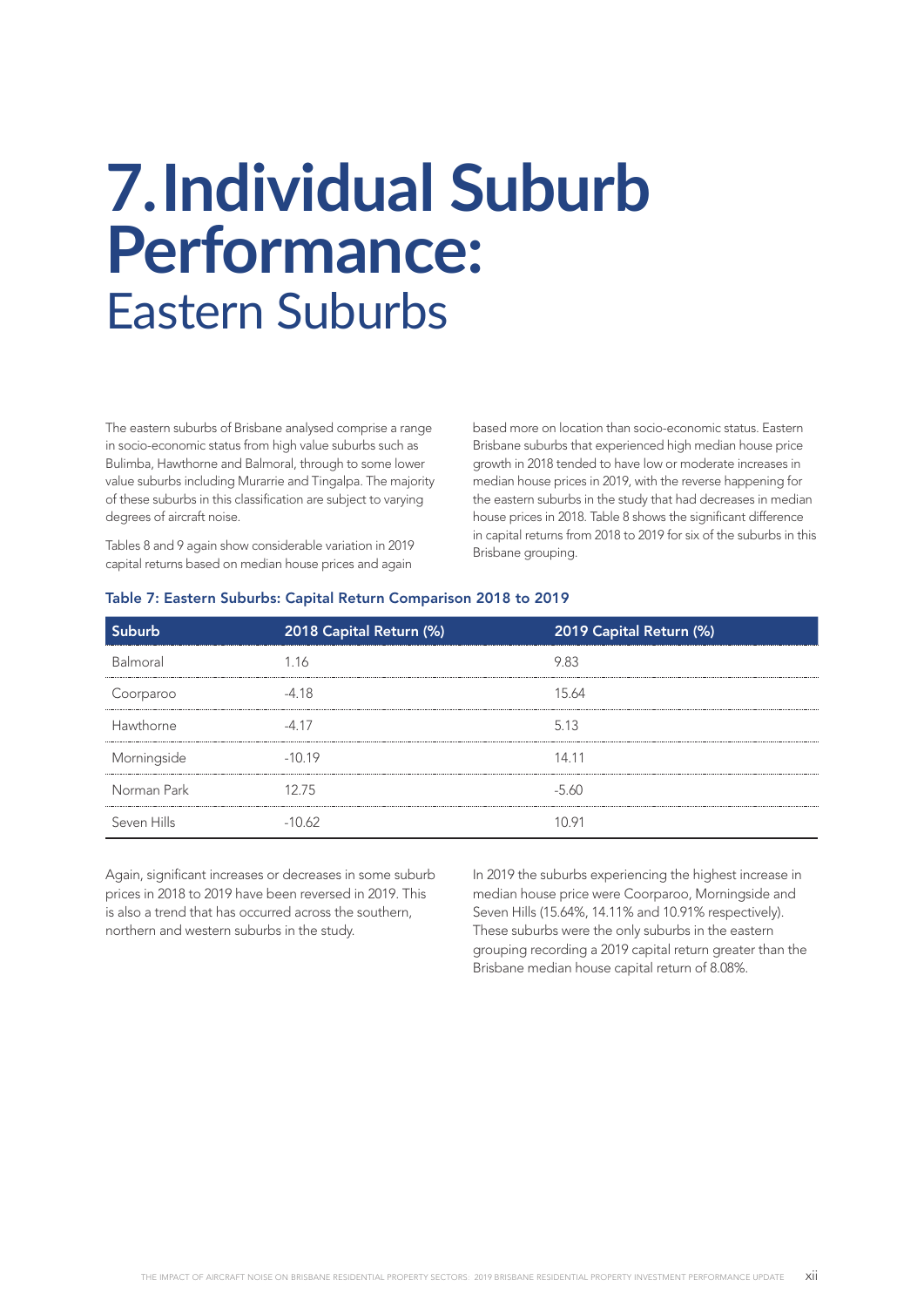| <b>Suburb</b>    | 2019 Capital<br>Return (%) | <b>Average Annual</b><br>Capital Return (%)<br>1988-2019 | <b>Average Annual</b><br>Volatility (%) | <b>Risk Return Ratio</b> |
|------------------|----------------------------|----------------------------------------------------------|-----------------------------------------|--------------------------|
| Balmoral         | 9.83                       | 9.32                                                     | 12.39                                   | 1.33                     |
| Belmont          | 3.35                       | 6.83                                                     | 10.30                                   | 1.53                     |
| Bulimba          | 2.86                       | 11.50                                                    | 19.37                                   | 1.68                     |
| Camp Hill        | $-0.23$                    | 8.72                                                     | 13.08                                   | 1.50                     |
| Cannon Hill      | $-1.81$                    | 8.46                                                     | 11.47                                   | 1.36                     |
| Carindale        | 0.00                       | 6.42                                                     | 11.12                                   | 1.76                     |
| Coorparoo        | 15.64                      | 8.87                                                     | 12.60                                   | 1.42                     |
| Hawthorne        | 5.13                       | 9.80                                                     | 10.78                                   | 1.05                     |
| Morningside      | 14.11                      | 8.93                                                     | 10.81                                   | 1.21                     |
| Murarrie         | $-2.36$                    | 8.11                                                     | 11.53                                   | 1.42                     |
| Norman Park      | $-5.60$                    | 8.71                                                     | 10.28                                   | 1.18                     |
| Seven Hills      | 10.91                      | 8.98                                                     | 13.40                                   | 1.49                     |
| Tingalpa         | $-3.57$                    | 6.92                                                     | 11.15                                   | 1.61                     |
| Wynnum           | 0.00                       | 7.99                                                     | 11.35                                   | 1.42                     |
| Greater Brisbane | 8.08                       | 6.82                                                     | 8.24                                    | 1.21                     |

### Table 8: Eastern Brisbane Suburbs: Median Price 1988-2019

Table 8 shows that seven eastern suburbs recorded no increase in median house price or a reduction in median house prices in 2019. These negative median house prices have resulted in 2019 capital returns ranging from 0.00% for Carindale and Wynnum to -5.60% for Norman Park.

Table 8 also shows that over the full 32-year period of the study, the average annual capital return for all the eastern suburbs, apart from Carindale (6.42%) have been well above the Brisbane median house price return of 6.67%, with the best performing suburbs in this grouping being the higher value suburbs of Bulimba, Balmoral, Hawthorne and Seven Hills, with average annual capital returns based on median house prices being in excess of 8.9%.

The median house price volatility for the eastern suburbs for the 32-year period has ranged from 13.40% for Seven Hills to a low of 10.30% for Belmont. The higher value suburbs of Bulimba, Balmoral, Norman Park have also shown the higher levels of capital return volatility; however, these high returns have also resulted in very similar risk/ return ratios compared to the middle value suburbs in this classification. The relatively high volatilities for the lower value suburbs of Belmont and Tingalpa, combined with low average annual capital returns of 7.36% and 7.55% has resulted in these two lower value suburbs having higher risk return ratios of 1.77 and 1.90 respectively.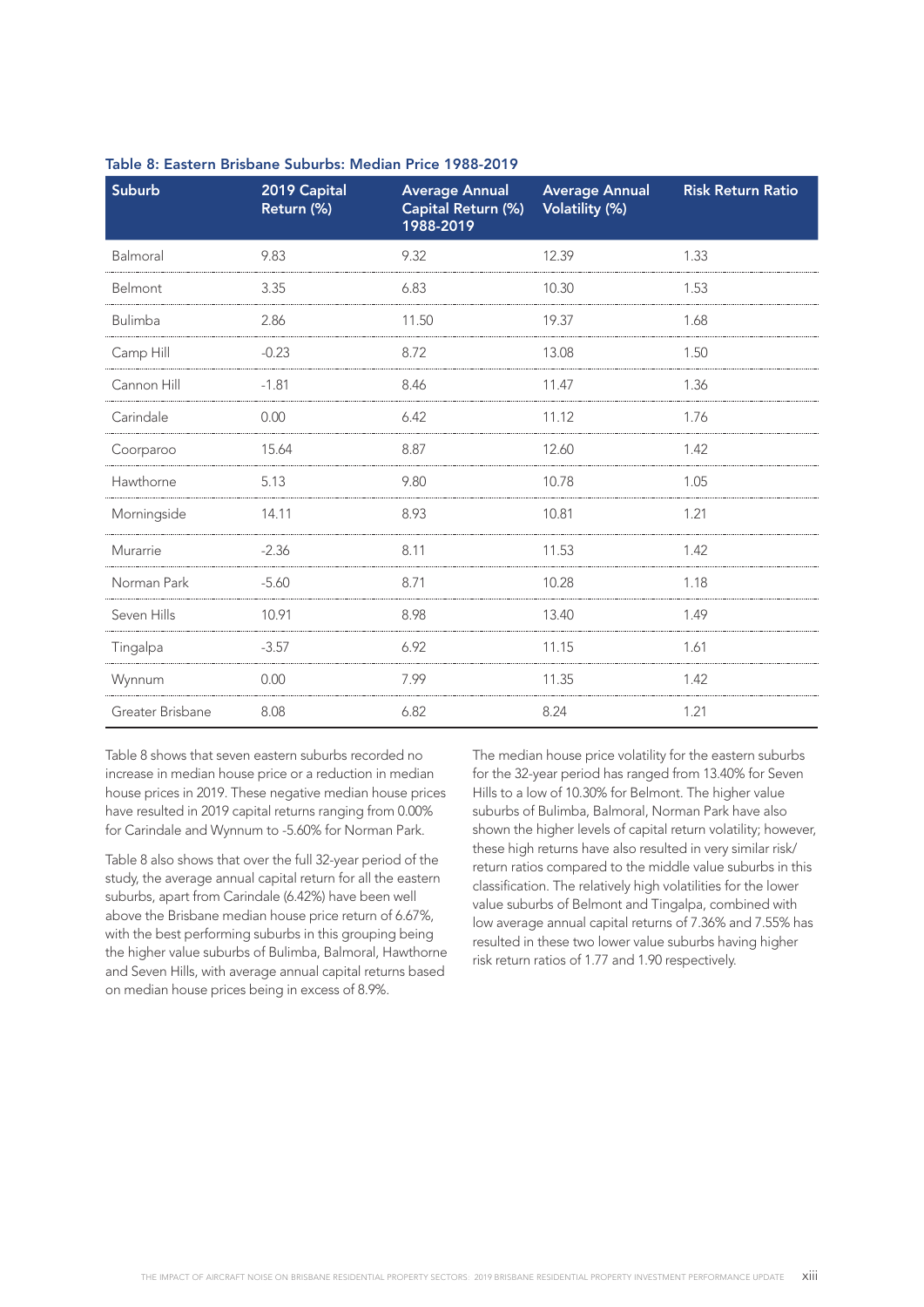| Suburb      | 2019 Capital<br>Return (%) | <b>Average Annual</b><br>Capital Return (%)<br>1988-2019 | <b>Average Annual</b><br>Volatility (%) | <b>Risk Return Ratio</b> |
|-------------|----------------------------|----------------------------------------------------------|-----------------------------------------|--------------------------|
| Balmoral    | 18.66                      | 9.58                                                     | 12.03                                   | 1.26                     |
| Belmont     | 11.99                      | 7.36                                                     | 13.00                                   | 1.77                     |
| Bulimba     | 14.35                      | 11.07                                                    | 18.01                                   | 1.63                     |
| Camp Hill   | 3.63                       | 8.78                                                     | 12.29                                   | 1.40                     |
| Cannon Hill | 0.90                       | 8.89                                                     | 13.35                                   | 1.50                     |
| Carindale   | $-1.64$                    | 6.63                                                     | 11.62                                   | 1.75                     |
| Coorparoo   | 20.61                      | 9.50                                                     | 13.91                                   | 1.46                     |
| Hawthorne   | $-0.66$                    | 10.23                                                    | 14.37                                   | 1.41                     |
| Morningside | 12.94                      | 9.00                                                     | 10.98                                   | 1.22                     |
| Murarrie    | $-1.03$                    | 8.64                                                     | 13.58                                   | 1.57                     |
| Norman Park | 1.39                       | 9.46                                                     | 13.87                                   | 1.47                     |
| Seven Hills | 16.38                      | 9.23                                                     | 13.32                                   | 1.41                     |
| Tingalpa    | 5.21                       | 7.55                                                     | 14.35                                   | 1.90                     |
| Wynnum      | $-1.28$                    | 7.88                                                     | 11.49                                   | 1.46                     |

### Table 9: Eastern Brisbane Suburbs: Average Price 1988-2019

When the analysis of the eastern suburbs is carried out on the basis of average house prices, only Carindale, Hawthorne, Murarrie and Wynnum recorded negative capital returns in 2019. All the other suburbs in this grouping had a positive capital return based on average house prices. In 2018, 11 of the suburbs in Table 9 recorded negative capital growth, with Hawthorne being the only suburb in this grouping recording negative capital growth in 2018 and 2019. Based on average house prices these eastern suburbs of Brisbane have recorded long term average annual capital returns well above other suburbs located in the north, south and western locations of Brisbane.

Table 9 shows that seven suburbs have recorded average annual capital returns greater than 9.00%. These higher capital returns are also subject to higher capital return volatility ranging from 10.98% for Morningside and a high of 18.01% for Bulimba.

Again, although the majority of these suburbs are located under existing flight paths the returns based on both median and average house prices are still significantly higher to the Brisbane median house price and similar socio-economic suburbs with no or limited exposure to aircraft noise. Volatility of house price change across the eastern suburbs has been consistent across all suburbs, with the high value suburbs showing higher levels of risk/ return compared to lower value suburbs.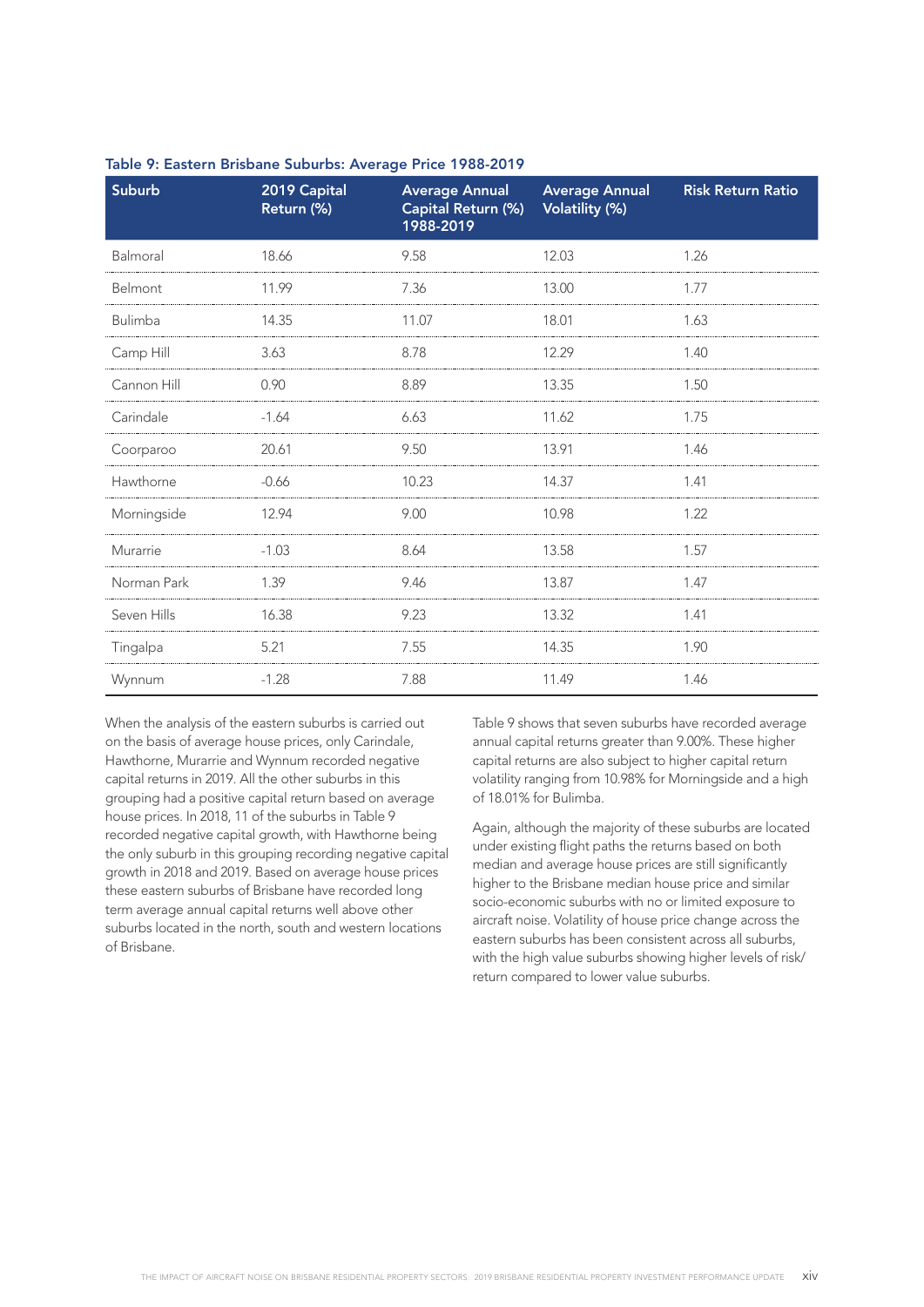### **8.Individual Suburb Performance:** Western Suburbs

Again, the suburbs in the study located to the west of the Brisbane CBD comprise a range from lower middle socioeconomic locations in the middle ring suburbs of Brisbane, to higher value suburbs such as Ashgrove and Bardon located in the inner-city areas.

In 2019 the range in capital returns, based on median house prices, varied from -4.81% for Graceville to 21.83% for Chelmer. In 2019 only Chelmer (21.83%), Sherwood (8.28%) and The Gap (8.47%) recorded median house price capital returns greater than the Greater Brisbane average median house price capital return of 8.08%.

When these suburbs are analysed there is a very similar trend to the previous suburb analysis, with a number of suburbs recording capital growth and others with negative returns in 2019.

In 2018 five western Brisbane suburbs in the study recorded negative capital returns ranging from -12.45% to -0.17%. In 2019 only three of these suburbs recorded a negative capital return (Graceville -4.81%; Chapel Hill -0.74% and Kenmore -0.69%). Although Chapel Hill has been the only suburb in this grouping to record negative growth in both 2018 and 2019, the reduction in the median house price in 2018 was -12.45% compared to -0.74% in 2019.

As has been the case with suburbs in the northern, southern and eastern locations of Brisbane, suburbs that recorded very strong capital increases or reductions in 2018, tended to reverse these capital return trends in 2019 (Chelmer -1.50% in 2018 to 21.83% in 2019 and Graceville 12.79% in 2018 to -4.81% in 2019).

| Suburb           | 2019 Capital<br>Return (%) | <b>Average Annual</b><br>Capital Return (%)<br>1988-2019 | <b>Average Annual</b><br><b>Volatility (%)</b> | <b>Risk Return Ratio</b> |
|------------------|----------------------------|----------------------------------------------------------|------------------------------------------------|--------------------------|
| Ashgrove         | 1.26                       | 7.95                                                     | 9.12                                           | 1.15                     |
| Bardon           | 1.64                       | 8.15                                                     | 10.44                                          | 1.28                     |
| Chapel Hill      | $-0.74$                    | 7.04                                                     | 11.99                                          | 1.70                     |
| Chelmer          | 21.83                      | 9.59                                                     | 16.68                                          | 1.74                     |
| Graceville       | $-4.81$                    | 8.42                                                     | 10.86                                          | 1.29                     |
| Jindalee         | 4.06                       | 6.85                                                     | 15.75                                          | 2.30                     |
| Kenmore          | $-0.69$                    | 6.55                                                     | 9.16                                           | 1.40                     |
| Sherwood         | 8.28                       | 8.37                                                     | 9.39                                           | 1.12                     |
| The Gap          | 8.47                       | 7.21                                                     | 10.22                                          | 1.42                     |
| Toowong          | 1.69                       | 7.72                                                     | 12.10                                          | 1.57                     |
| Greater Brisbane | 8.08                       | 6.82                                                     | 8.24                                           | 1.21                     |

#### Table 10: Western Brisbane Suburbs: Median Price 1988-2019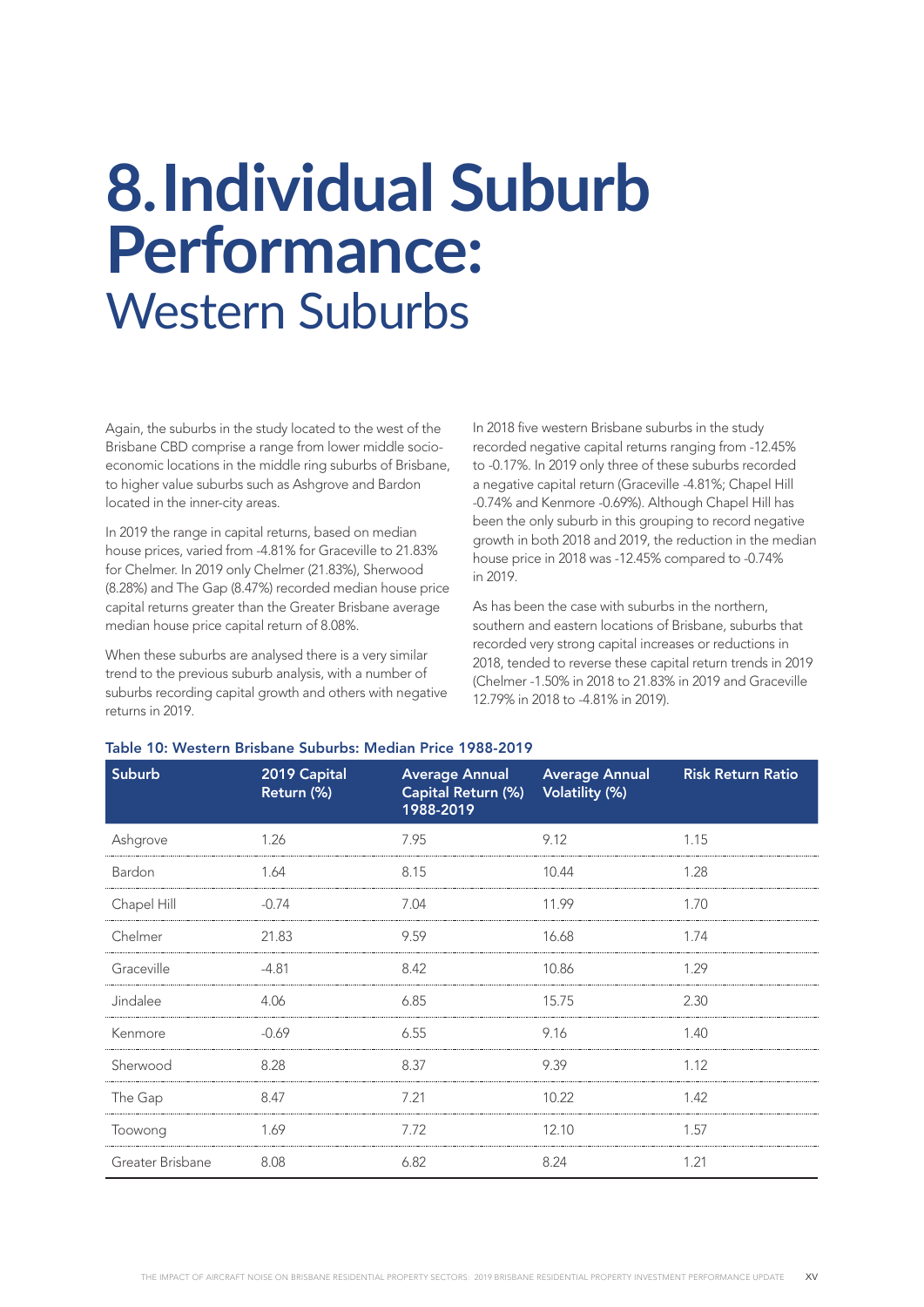Over the full 32 -year period, all the western suburbs in the study have recorded an average annual capital return greater than the Brisbane median house price average annual capital return for the same period. However, the generally lower capital returns in 2019 has resulted in slightly lower full study period capital returns for most suburbs in this grouping. The only exception in 2019 was Chelmer with the full study period average annual capital return increasing from 9.18% in 2018 to 9.58% in 2019.

When the investment performance is carried out based on average house prices, Table 10 shows that there have been some significant variations in capital returns based

on average house prices. There are five suburbs recording higher capital returns for 2019 bases on average house prices compared to median house prices (Ashgrove, Bardon, Chapel Hill, Kenmore and Sherwood), with Bardon showing the greatest difference between the 2019 capital returns based on median and average house prices (1.64% median to 5.51% average house price).

The western Brisbane suburb that recorded the most significant reduction in capital returns in 2019 based on median and average house prices was Chelmer (21.83% median price and 12.18% average price)

| Suburb      | 2019 Capital<br>Return (%) | <b>Average Annual</b><br>Capital Return (%) Volatility (%)<br>1988-2019 | <b>Average Annual</b> | <b>Risk Return Ratio</b> |  |
|-------------|----------------------------|-------------------------------------------------------------------------|-----------------------|--------------------------|--|
| Ashgrove    | 1.98                       | 7.94                                                                    | 9.50                  | 1.20                     |  |
| Bardon      | 5.51                       | 8.45                                                                    | 10.18                 | 1.21                     |  |
| Chapel Hill | 2.63                       | 7.02                                                                    | 11.25                 | 1.60                     |  |
| Chelmer     | 12.18                      | 8.40                                                                    | 13.88                 | 1.65                     |  |
| Graceville  | $-5.11$                    | 8.69                                                                    | 11.74                 | 1.35                     |  |
| Jindalee    | 1.71                       | 5.69                                                                    | 9.04                  | 1.59                     |  |
| Kenmore     | 0.40                       | 6.71                                                                    | 10.53                 | 1.57                     |  |
| Sherwood    | 8.99                       | 7.66                                                                    | 9.49                  | 1.24                     |  |
| The Gap     | 5.47                       | 7.41                                                                    | 10.83                 | 1.46                     |  |
| Toowong     | $-9.32$                    | 9.13                                                                    | 21.80                 | 2.39                     |  |

#### Table 11: Western Brisbane Suburbs: Average Price 1988-2019

Again, the generally lower capital returns in 2019, based on average house prices, has resulted in slightly lower full study period average annual capital returns for average house prices in most suburbs in this grouping. The only exceptions in 2019 was Chelmer, with the full study period average annual capital return based on average house prices increasing from 8.27% in 2018 to 8.40% in 2019.

The risk return performance of these suburbs is in line with the other 43 suburbs in the analysis.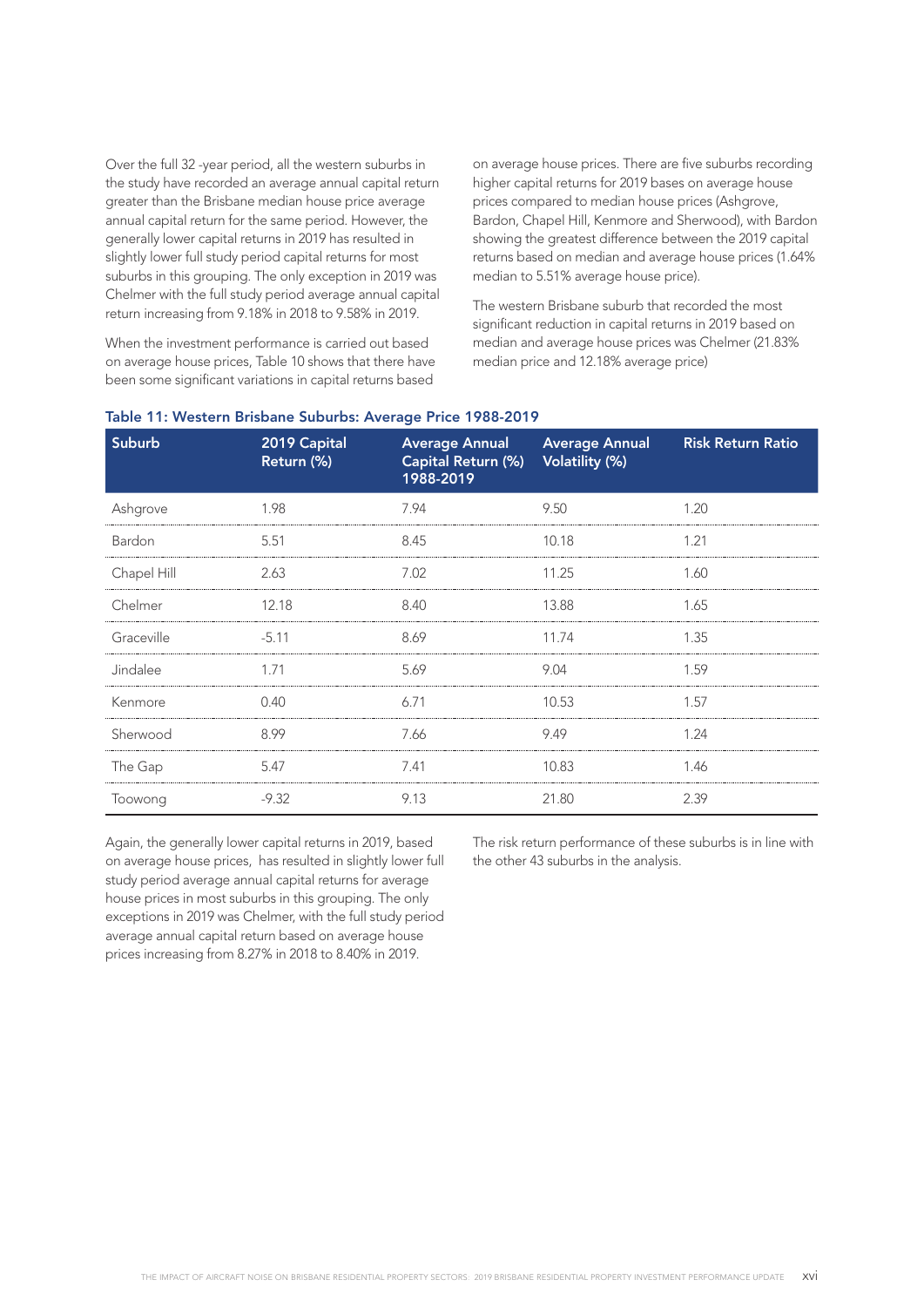### **9.Individual Suburb Performance:**  Inner-City Units

The inner-city unit market in Brisbane has been in oversupply for the past 5 years, although the market performance in 2019 would indicate that there has been some recovery in many of these inner-city locations. Like 2018, the most notable outlier is Woolloongabba which showed an average capital return drop of -2.75% in 2019 after an increase in average capital return of 8.69%

in 2018. Woolloongabba has experienced an increase in development of large high density multi-residential complexes as a result of proximity to strategic transport infrastructure. The annual variance in capital return is most likely attributable to the release of development projects which target specific sectors of the property market.

| Table 12: Inner-City Suburbs: Median Unit Price Analysis 1988-2019 |  |  |  |
|--------------------------------------------------------------------|--|--|--|
|                                                                    |  |  |  |

| Suburb         | 2019 Capital<br>Return (%) | Capital Return (%) Volatility (%)<br>1988-2018 | Average Annual Average Annual | <b>Risk Return Ratio</b> |
|----------------|----------------------------|------------------------------------------------|-------------------------------|--------------------------|
| East Brisbane  | 8.82                       | 6.13                                           | 12 37                         | 2 N2                     |
| Highgate Hill  |                            | 591                                            | 12.96                         | 219                      |
| Kangaroo Point |                            | 5.99                                           | 13.83                         | 2.31                     |
| Teneriffe      | 0.53                       | 7.76                                           | 9.83                          |                          |
| Toowong        |                            | 543                                            | 11 21                         | 1 91                     |
| Woolloongabba  |                            |                                                | 25.62                         | 312                      |

East Brisbane, Highgate Hill and Kangaroo Point have shown positive capital returns with East Brisbane outperforming the average growth over the study period with an increase in capital return of 8.82% in 2019. This shows a recovery from the previous 3 years which had seen the East Brisbane market decrease from 6.32% in 2017 to 5.88% in 2018, when looking at the average annual capital return over the duration of the study period.

Highgate Hill has shown some long-term growth; 5.76% in 2018 to 5.91% in 2019. The Teneriffe market performance was virtually unchanged with a capital return of 0.53% in 2019 and Toowong showed an unchanged market (refer to Table 12).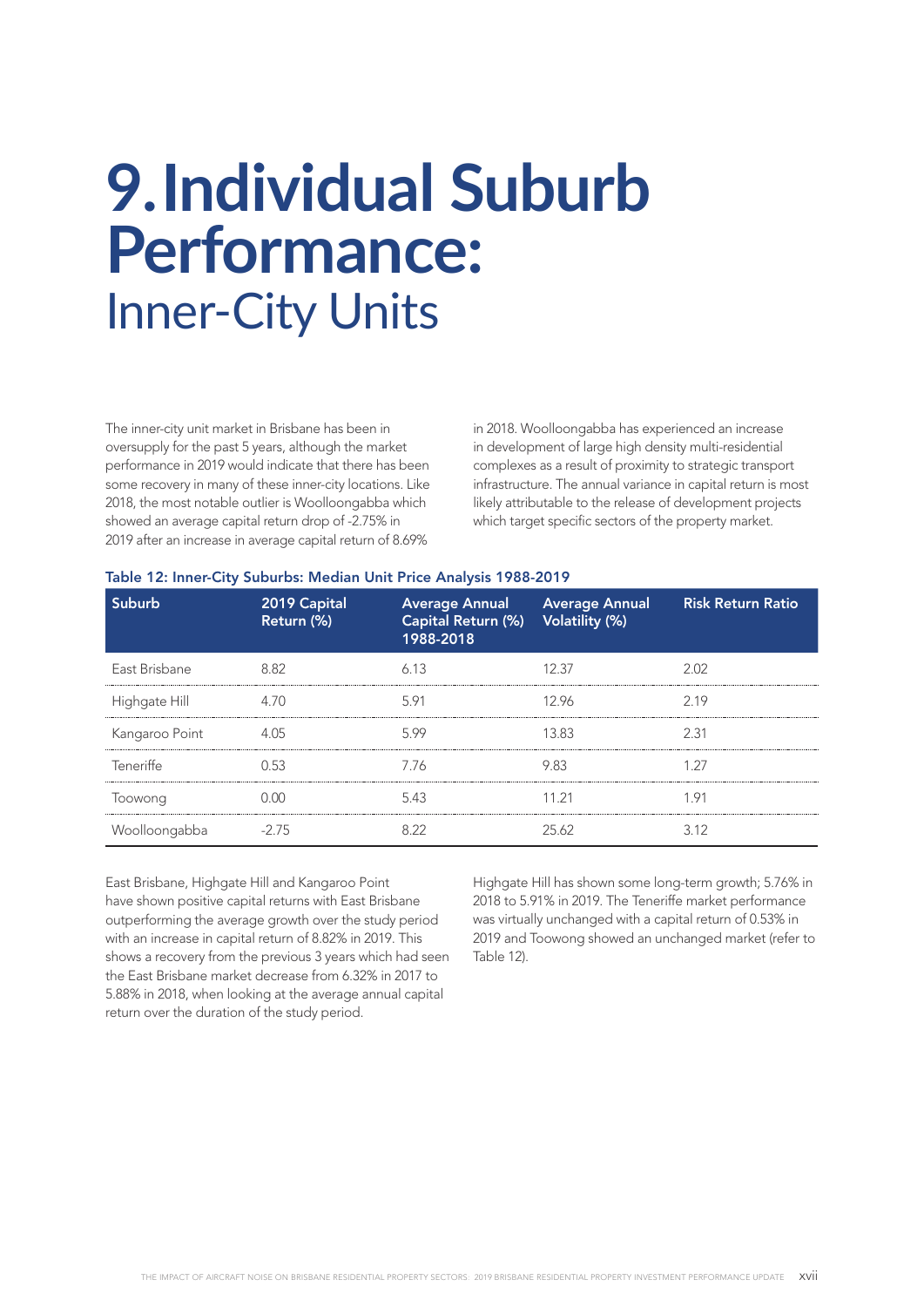# **10. Summary**

Again, the 2019 results have shown significant variations in median and average house price movements from 2018 to 2019. Suburbs that recorded very high capital returns in 2018 tended to reverse these trends in 2019. This has also applied to suburbs that recorded significant reductions in median and average house prices in 2018 recording very significant increases in house prices in 2019.

Unlike previous years, there has been a large number of suburbs in the study locations that did not record a median house price capital return in 2019 equal to or greater than the Brisbane median house price return of 8.08%. Only 25% of the suburbs in the study recorded a 2019 capital return greater than the Brisbane median house price capital return. Suburbs close to the Brisbane CBD and located to the east of Brisbane tended to outperform suburbs to the south, west and north of Brisbane.

Over the full 32-year study, the percentage of suburbs recording average annual capital returns greater than the Brisbane median house price average annual capital return is considerably higher at 92.5%. The suburbs that have recorded lower average annual capital returns less than the Brisbane average tend to be outer, lower socio-economic Brisbane suburbs such as Forest Lake, Chermside West, Kenmore and Tingalpa. Inner-city and higher value suburbs are still recording average annual capital returns well in excess of the Brisbane median house price average. These higher value Brisbane suburbs are still showing longer term investment performance well above the returns for the middle and inner ring suburbs of Brisbane.

In 2019, the better performing suburbs based on median and average house prices were Chelmer 21.83%; Hamilton 18.46%; Coorparoo 15.64%; Morningside 14.11%; Seven Hills 10.91% and Fairfield 9.93%. The poorer performing suburbs in 2019 were Dutton Park (-10.97%), Clayfield (-9.25%), Norman Park (-5.60%), and Graceville (-4.81%). Again, some of these low performing suburbs in 2019 recorded some of the most significant positive returns in 2018. This suggests that these particular 2019 results again reflect a market correction rather than a trend. The better and poorer performing suburbs in 2019 include a range of suburbs across socio-economic status and various levels of exposure to current and future flight paths.

Generally, the full 1988-2019 analysis shows the highest price growth over the full 32-year period has been in the suburbs located close to the Brisbane CBD, with investment returns lower as the distance from the CBD increases. Inner-city suburbs located under the current flight paths are still recording average annual capital returns between 8% and 10%, well above the Brisbane median house price average annual return of 6.82%. Location to the CBD continues to be a predominant driver of value for residential property in Brisbane.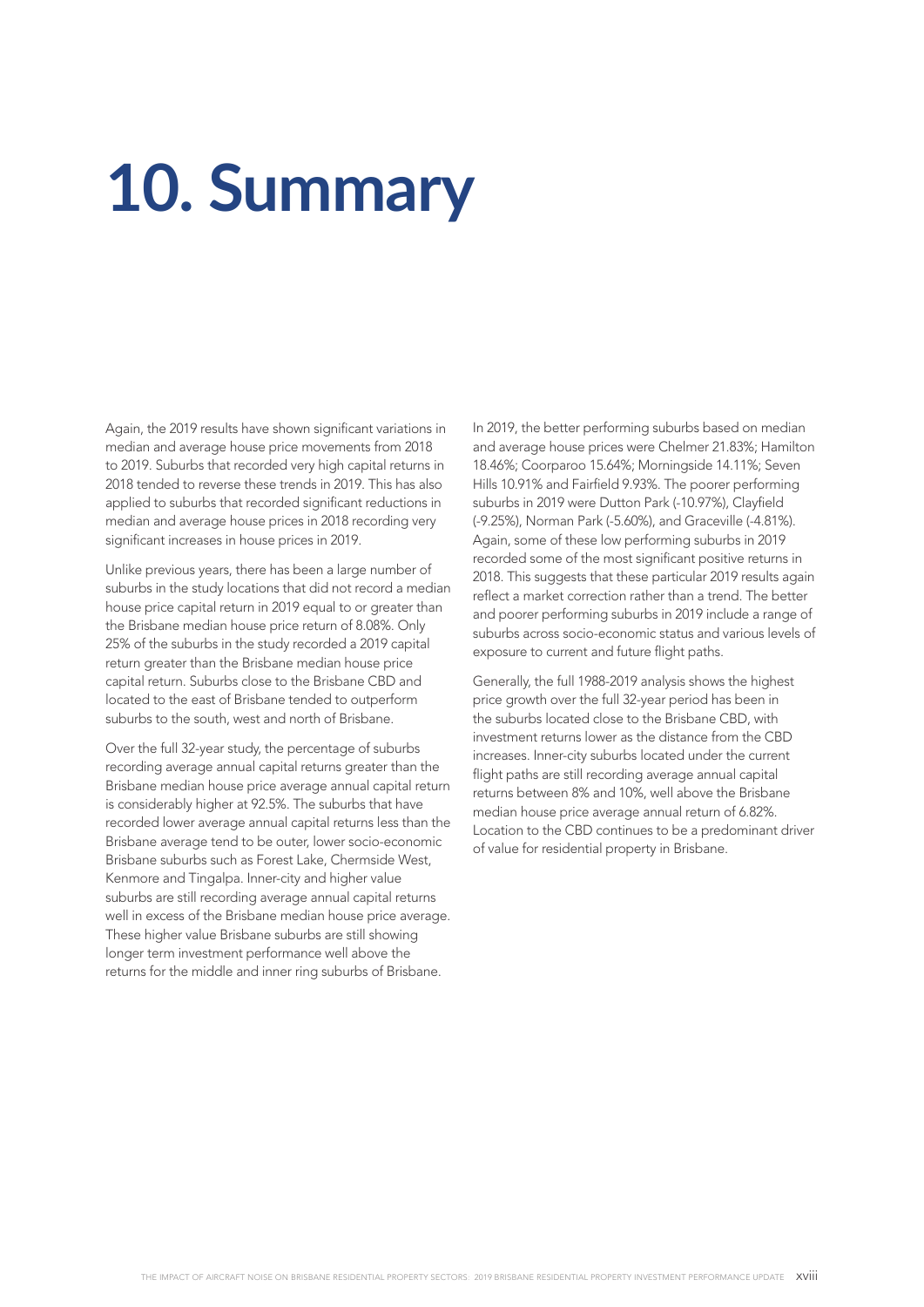# **Appendices**

THE IMPACT OF AIRCRAFT NOISE ON BRISBANE RESIDENTIAL PROPERTY SECTORS: 2019 BRISBANE RESIDENTIAL PROPERTY INVESTMENT PERFORMANCE UPDATE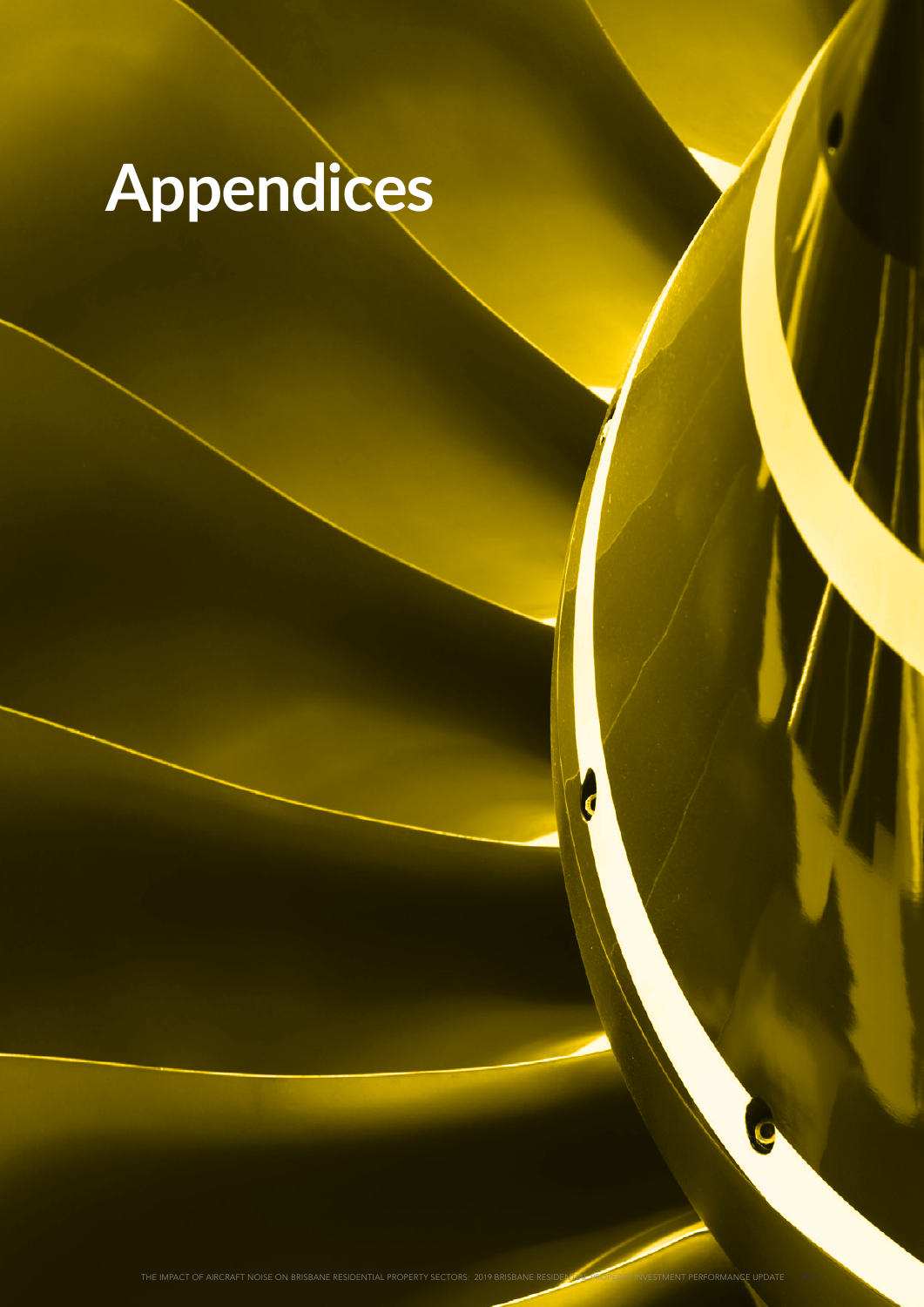| Suburb            | 2019 Capital Return (%) | Average Annual Capital<br>Return (%) 1988-2019 | <b>Average Annual Volatility</b><br>(% ) | <b>Risk Return Ratio</b> |
|-------------------|-------------------------|------------------------------------------------|------------------------------------------|--------------------------|
| Albion            | 8.45                    | 9.61                                           | 19.20                                    | 2.00                     |
| Annerley          | 2.95                    | 7.69                                           | 9.77                                     | 1.27                     |
| Ascot             | $-3.77$                 | 8.77                                           | 15.52                                    | 1.77                     |
| Ashgrove          | 1.26                    | 7.95                                           | 9.12                                     | 1.15                     |
| Balmoral          | 9.83                    | 9.32                                           | 12.39                                    | 1.33                     |
| Bardon            | 1.64                    | 8.15                                           | 10.44                                    | 1.28                     |
| Belmont           | 3.35                    | 6.83                                           | 10.30                                    | 1.53                     |
| Bulimba           | 2.86                    | 11.50                                          | 19.37                                    | 1.68                     |
| Camp Hill         | $-0.23$                 | 8.72                                           | 13.08                                    | 1.50                     |
| Cannon Hill       | $-1.81$                 | 8.46                                           | 11.47                                    | 1.36                     |
| Carindale         | 0.00                    | 6.42                                           | 11.12                                    | 1.76                     |
| Chapel Hill       | $-0.74$                 | 7.04                                           | 11.99                                    | 1.70                     |
| Chelmer           | 21.83                   | 9.59                                           | 16.88                                    | 1.83                     |
| Chermside West    | 5.62                    | 6.10                                           | 10.79                                    | 1.74                     |
| Clayfield         | $-9.25$                 | 8.51                                           | 12.19                                    | 1.43                     |
| Coorparoo         | 15.64                   | 8.87                                           | 12.60                                    | 1.42                     |
| Dutton Park       | $-10.97$                | 8.66                                           | 13.35                                    | 1.54                     |
| East Brisbane     | $-3.42$                 | 8.82                                           | 14.00                                    | 1.59                     |
| Fairfield         | 9.93                    | 8.34                                           | 10.85                                    | 1.30                     |
| Forest Lake       | $-1.57$                 | 4.33                                           | 12.78                                    | 2.95                     |
| Gordon Park       | $-1.06$                 | 8.63                                           | 10.30                                    | 1.19                     |
| Graceville        | $-4.81$                 | 8.42                                           | 10.86                                    | 1.29                     |
| Hamilton          | 18.46                   | 10.63                                          | 21.25                                    | 2.00                     |
| Hawthorne         | 5.13                    | 9.80                                           | 10.78                                    | 1.05                     |
| Highgate Hill     | 17.78                   | 9.12                                           | 12.86                                    | 1.41                     |
| Holland Park West | 4.47                    | 7.62                                           | 9.99                                     | 1.31                     |
| Jindalee          | 4.06                    | 6.85                                           | 15.75                                    | 2.30                     |
| Kangaroo Point    | 21.01                   | 10.61                                          | 24.24                                    | 2.28                     |
| Kenmore           | $-0.69$                 | 6.55                                           | 9.21                                     | 1.36                     |
| Mansfield         | 3.37                    | 6.93                                           | 9.16                                     | 1.40                     |
| Mitchelton        | 1.67                    | 7.83                                           | 9.38                                     | 1.20                     |
| Moorooka          | $-0.74$                 | 7.49                                           | 9.34                                     | 1.25                     |
| Morningside       | 14.11                   | 8.93                                           | 10.81                                    | 1.21                     |
| Mt Gravatt East   | $-1.08$                 | 7.45                                           | 9.10                                     | 1.23                     |
| Murrarie          | $-2.36$                 | 8.11                                           | 11.53                                    | 1.42                     |
| New Farm          | 5.26                    | 11.08                                          | 14.49                                    | 1.31                     |
| Norman Park       | $-5.60$                 | 8.71                                           | 10.28                                    | 1.18                     |
| Northgate         | $-0.14$                 | 8.25                                           | 11.84                                    | 1.43                     |
| Nudgee Beach      | $-7.93$                 | 15.22                                          | 41.05                                    | 2.70                     |
| Pinkenba          | 65.41                   | 11.38                                          | 27.50                                    | 2.42                     |
| Rocklea           | 3.05                    | 7.72                                           | 13.86                                    | 1.80                     |
| Seven Hills       | 10.91                   | 8.98                                           | 13.40                                    | 1.49                     |
| Sherwood          | 8.28                    | 8.37                                           | 9.39                                     | 1.12                     |
| Stafford          | 5.22                    | 7.74                                           | 10.46                                    | 1.35                     |
| Tarragindi        | 0.76                    | 8.07                                           | 9.69                                     | 1.20                     |
| Teneriffe         | 5.20                    | 13.22                                          | 25.70                                    | 1.94                     |
| The Gap           | 8.47                    | 7.25                                           | 10.22                                    | 1.41                     |
| Tingalpa          | $-3.57$                 | 6.92                                           | 11.15                                    | 1.61                     |
| Toowong           | 1.69                    | 7.72                                           | 12.10                                    | 1.57                     |
| Virginia          | 4.14                    | 7.93                                           | 11.10                                    | 1.40                     |
|                   |                         |                                                |                                          |                          |
| Woolloongabba     | 2.01                    | 8.84                                           | 12.66                                    | 1.43                     |
| Wooloowin         | 2.38                    | 8.41                                           | 14.26                                    | 1.70                     |
| Wynnum            | 0.00                    | 7.99                                           | 11.55                                    | 1.42                     |
| Greater Brisbane  | 8.08                    | 6.82                                           | 8.24                                     | 1.21                     |

### Appendix 1: Alphabetical Suburb Listing: Median House Price Capital Returns (%): 1988-2019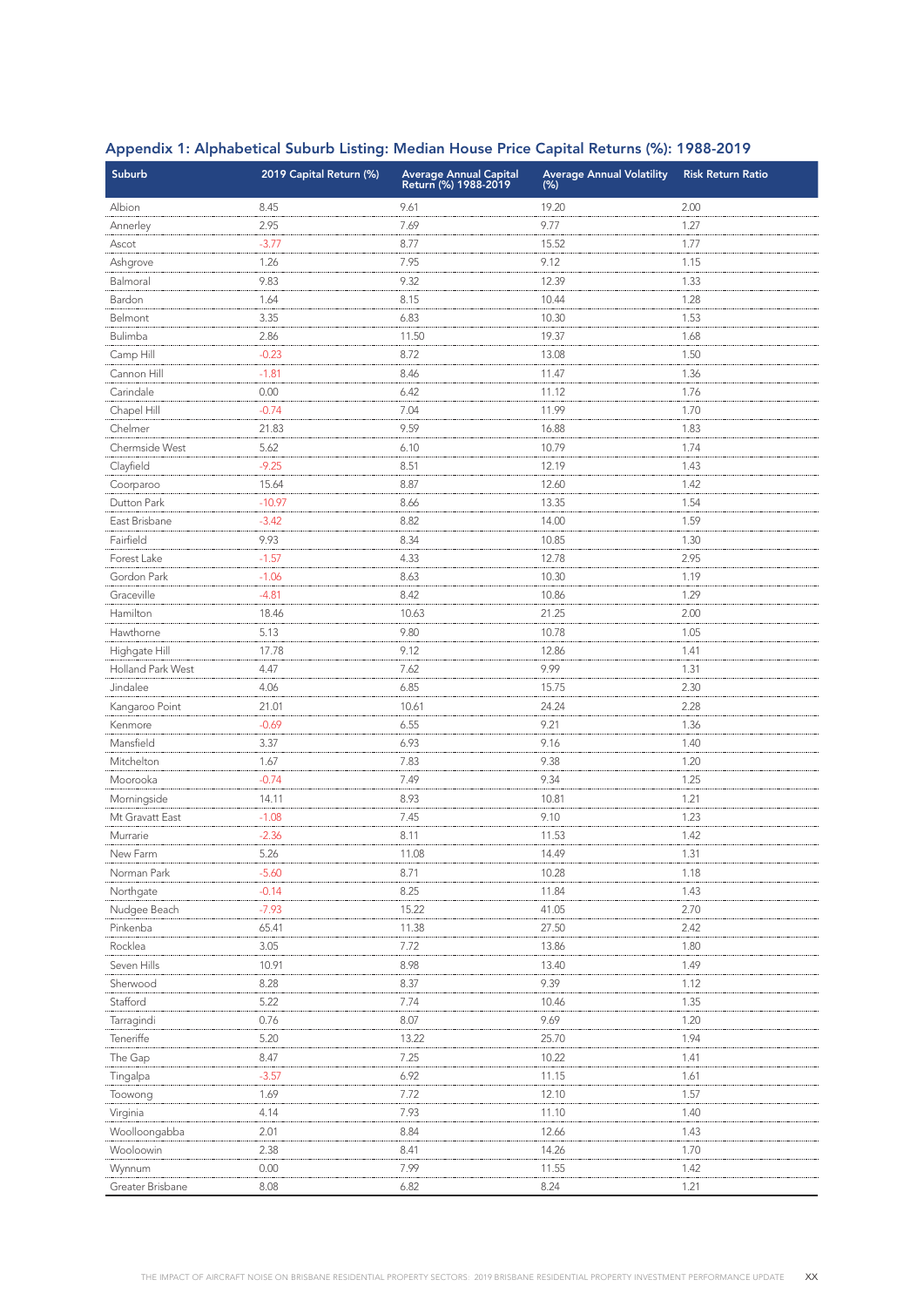| Suburb            | 2019 Capital Return (%) | Average Annual Capital<br>Return (%) 1988-2019 | <b>Average Annual Volatility</b><br>$(\%)$ | <b>Risk Return Ratio</b> |
|-------------------|-------------------------|------------------------------------------------|--------------------------------------------|--------------------------|
| Albion            | 3.59                    | 9.20                                           | 17.33                                      | 1.88                     |
| Annerley          | $-2.32$                 | 7.94                                           | 12.10                                      | 1.52                     |
| Ascot             | 9.68                    | 8.20                                           | 12.65                                      | 1.58                     |
| Ashgrove          | 1.98                    | 7.94                                           | 9.50                                       | 1.20                     |
| Balmoral          | 18.66                   | 9.58                                           | 12.03                                      | 1.26                     |
| Bardon            | 5.51                    | 8.45                                           | 10.18                                      | 1.21                     |
| Belmont           | 11.99                   | 7.36                                           | 13.00                                      | 1.77                     |
| Bulimba           | 14.35                   | 11.07                                          | 18.01                                      | 1.63                     |
| Camp Hill         | 3.63                    | 8.78                                           | 12.29                                      | 1.40                     |
| Cannon Hill       | 0.90                    | 8.89                                           | 13.35                                      | 1.50                     |
| Carindale         | $-1.64$                 | 6.63                                           | 11.62                                      | 1.75                     |
| Chapel Hill       | 2.63                    | 7.02                                           | 11.25                                      | 1.60                     |
| Chelmer           | 12.18                   | 8.40                                           | 13.88                                      | 1.65                     |
| Chermside West    | 4.46                    | 6.11                                           | 10.19                                      | 1.67                     |
| Clayfield         | 0.40                    | 8.04                                           | 12.75                                      | 1.59                     |
| Coorparoo         | 20.61                   | 9.50                                           | 13.91                                      | 1.46                     |
| Dutton Park       | 20.17                   | 10.22                                          | 22.12                                      | 2.16                     |
| East Brisbane     | $-8.15$                 | 9.63                                           | 22.00                                      | 2.28                     |
| Fairfield         | 23.12                   | 8.41                                           | 14.20                                      | 1.69                     |
| Forest Lake       | $-0.64$                 | 4.41                                           | 12.21                                      | 2.77                     |
| Gordon Park       | $-1.60$                 | 8.57                                           | 9.33                                       | 1.09                     |
| Graceville        | $-5.11$                 | 8.69                                           | 11.74                                      | 1.35                     |
| Hamilton          | $-7.80$                 | 8.79                                           | 17.38                                      | 1.98                     |
| Hawthorne         | $-0.66$                 | 10.23                                          | 14.37                                      | 1.41                     |
| Highgate Hill     | 1.69                    | 8.63                                           | 16.69                                      | 1.93                     |
| Holland Park West | 7.15                    | 7.58                                           | 9.99                                       | 1.32                     |
| Jindalee          | 1.71                    | 5.69                                           | 9.04                                       | 1.59                     |
| Kangaroo Point    | 27.11                   | 12.43                                          | 38.88                                      | 3.13                     |
| Kenmore           | 0.40                    | 6.71                                           | 10.53                                      | 1.57                     |
| Mansfield         | 3.67                    | 7.27                                           | 11.13                                      | 1.54                     |
| Mitchelton        | 1.89                    | 8.17                                           | 10.80                                      | 1.32                     |
| Moorooka          | 3.09                    | 7.66                                           | 10.61                                      | 1.39                     |
| Morningside       | 12.94                   | 9.00                                           | 10.98                                      | 1.22                     |
| Mt Gravatt East   | 2.22                    | 7.44                                           | 9.71                                       | 1.30                     |
| Murrarie          | $-1.03$                 | 8.64                                           | 13.58                                      | 1.57                     |
| New Farm          | 4.59                    | 11.32                                          | 14.60                                      | 1.29                     |
| Norman Park       | 1.39                    | 9.46                                           | 13.87                                      | 1.47                     |
| Northgate         | 13.44                   | 8.63                                           | 12.16                                      | 1.41                     |
| Nudgee Beach      | $-7.93$                 | 14.64                                          | 35.45                                      | 2.42                     |
| Pinkenba          | 45.37                   | 15.90                                          | 46.08                                      | 2.90                     |
| Rocklea           | $-0.24$                 | 8.56                                           | 18.14                                      | 2.12                     |
| Seven Hills       | 16.38                   | 9.23                                           | 13.32                                      | 1.41                     |
| Sherwood          | 8.99                    | 7.66                                           | 9.49                                       | 1.24                     |
| Stafford          | 12.48                   | 8.17                                           | 10.84                                      | 1.33                     |
| Tarragindi        | 2.86                    | 8.21                                           | 9.86                                       | 1.20                     |
| Teneriffe         | 13.55                   | 14.15                                          | 32.06                                      | 2.27                     |
| The Gap           | 5.47                    | 7.41                                           | 10.83                                      | 1.46                     |
| Tingalpa          | 5.21                    | 7.55                                           | 14.35                                      | 1.90                     |
| Toowong           | $-9.32$                 | 9.13                                           | 21.80                                      | 2.39                     |
| Virginia          | 11.62                   | 8.06                                           | 10.75                                      | 1.33                     |
| Woolloongabba     | 14.79                   | 9.03                                           | 13.05                                      | 1.44                     |
| Wooloowin         | 8.63                    | 8.37                                           | 13.00                                      | 1.55                     |
| Wynnum            | $-1.28$                 | 7.88                                           | 11.49                                      | 1.46                     |

### Appendix 2: Alphabetical Suburb Listing: Average House Price Capital Returns (%): 1988-2019